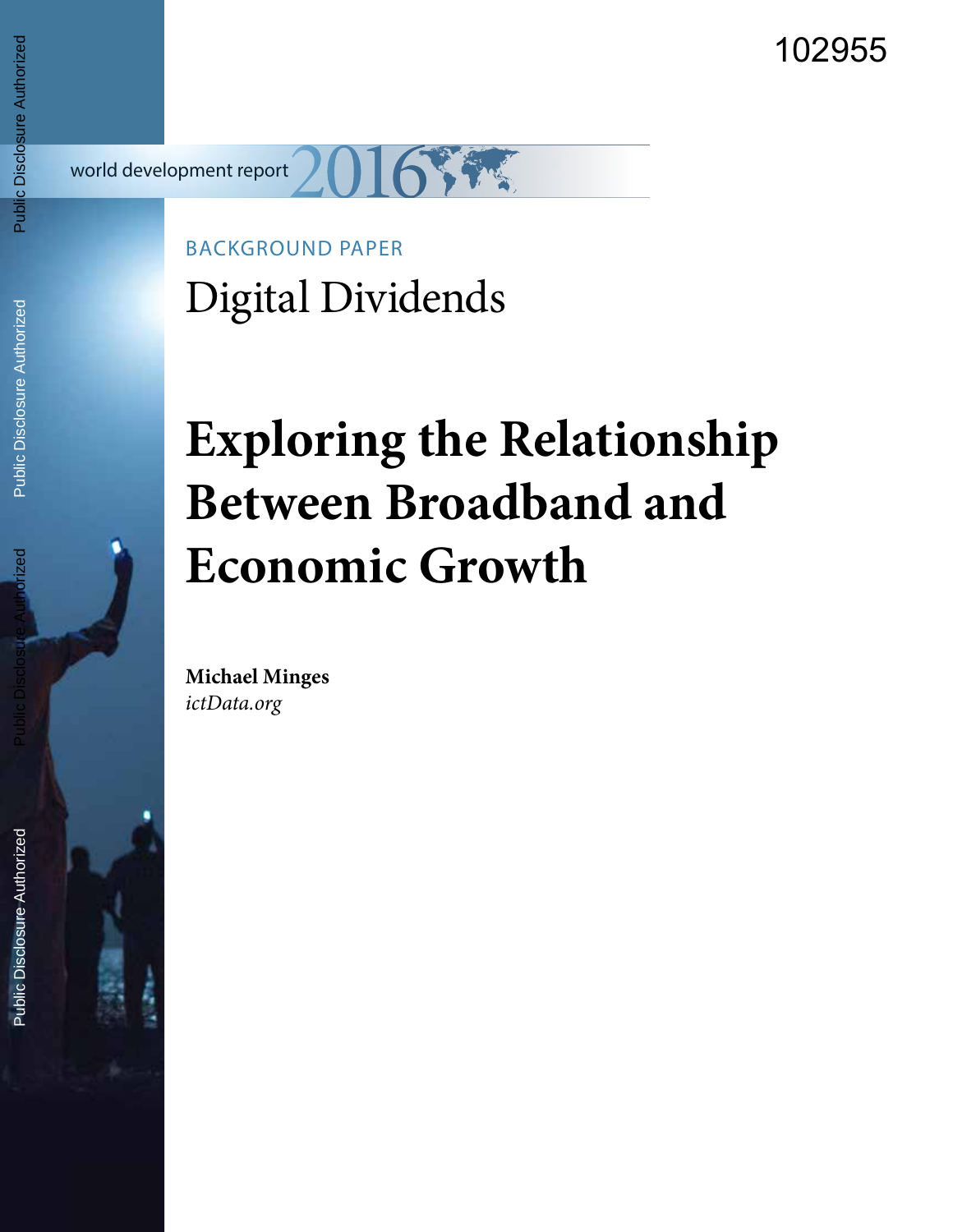This background paper was prepared for the World Development Report 2016 Digital Dividends. It is made available here to communicate the results of the Bank's work to the development community with the least possible delay. The manuscript of this paper therefore has not been prepared in accordance with the procedures appropriate to formally-edited texts. The findings, interpretations, and conclusions expressed in this paper do not necessarily reflect the views of The World Bank, its Board of Executive Directors, or the governments they represent.

The World Bank does not guarantee the accuracy of the data included in this work. The boundaries, colors, denominations, and other information shown on any map in this work do not imply any judgment on the part of The World Bank concerning the legal status of any territory or the endorsement or acceptance of such boundaries.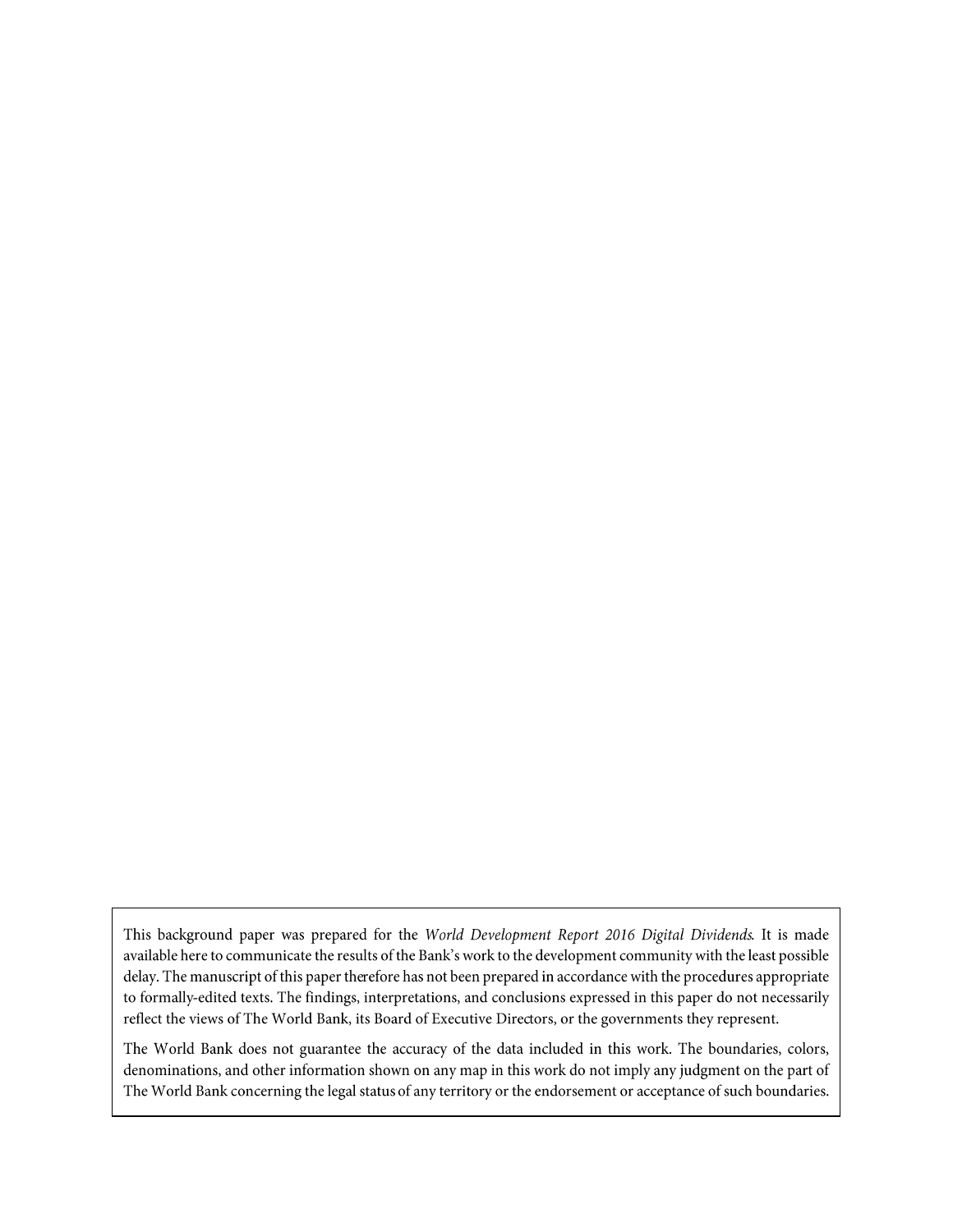# **Exploring the Relationship between Broadband and Economic Growth**

## Background Paper prepared for the World Development Report 2016: Digital Dividends

#### by Michael Minges

January 2015

#### **Table of Contents**

| 1              |         |  |  |  |  |  |
|----------------|---------|--|--|--|--|--|
| $\overline{2}$ |         |  |  |  |  |  |
|                | 2.1     |  |  |  |  |  |
|                | 2.1.1   |  |  |  |  |  |
|                | 2.1.2   |  |  |  |  |  |
|                | 2.1.3   |  |  |  |  |  |
|                | 2.2     |  |  |  |  |  |
|                | 2.3     |  |  |  |  |  |
|                | 2.3.1   |  |  |  |  |  |
|                | 2.3.1.1 |  |  |  |  |  |
|                | 2.3.1.2 |  |  |  |  |  |
|                | 2.3.1.3 |  |  |  |  |  |
|                | 2.3.2   |  |  |  |  |  |
|                | 2.3.2.1 |  |  |  |  |  |
|                | 2.3.2.2 |  |  |  |  |  |
|                | 2.3.2.3 |  |  |  |  |  |
|                |         |  |  |  |  |  |
| 3              |         |  |  |  |  |  |
|                | 3.1     |  |  |  |  |  |
|                | 3.2     |  |  |  |  |  |
|                | 3.3     |  |  |  |  |  |
|                | 3.4     |  |  |  |  |  |
|                | 3.5     |  |  |  |  |  |
|                | 3.6     |  |  |  |  |  |
|                |         |  |  |  |  |  |
| 4              |         |  |  |  |  |  |
|                |         |  |  |  |  |  |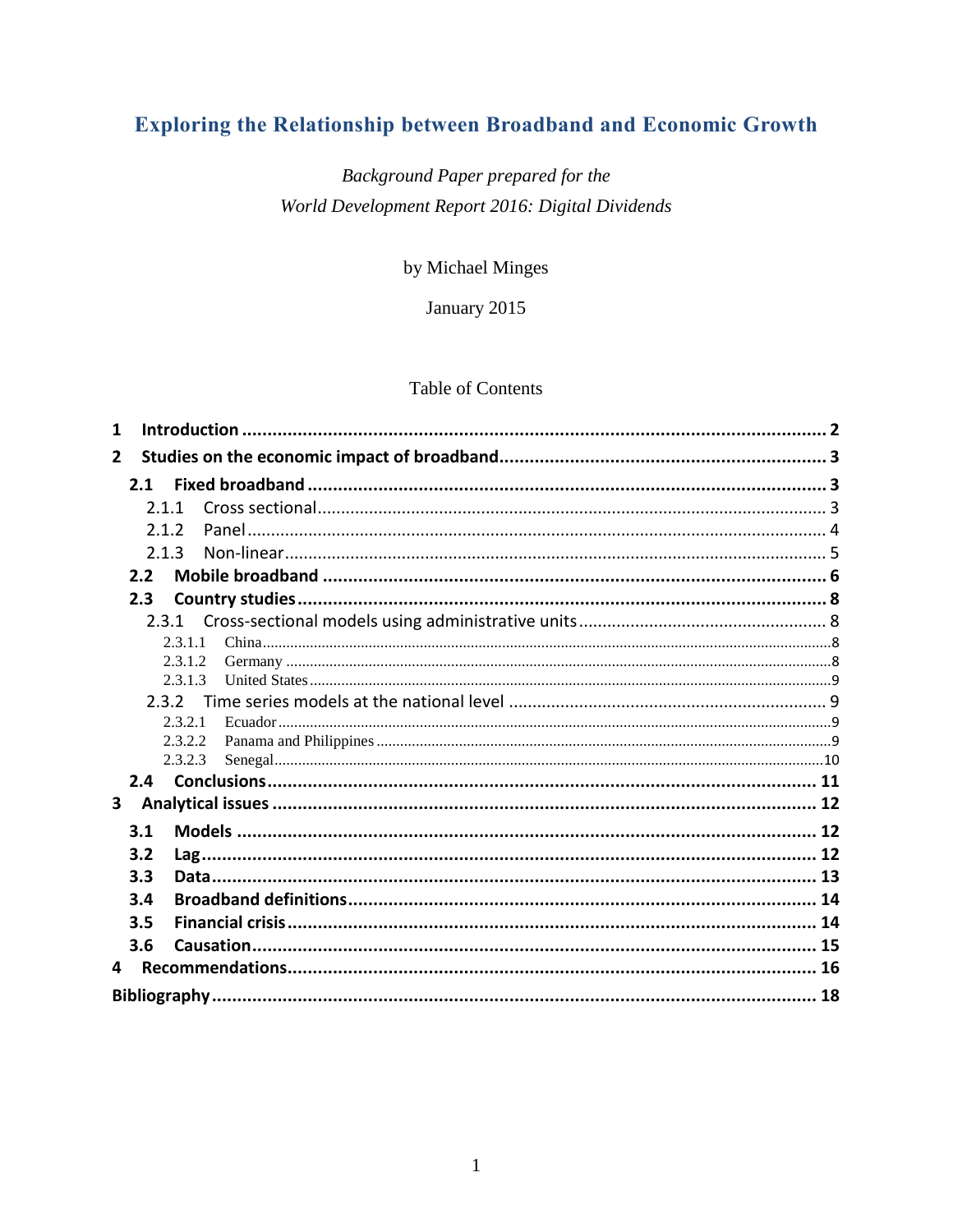#### **1 Introduction**

Broadband can be characterized as high-speed, always-on Internet connectivity. It began to appear in some high-income countries in the late 1990s, using the copper wire in ordinary telephone connections (i.e., digital subscriber line (DSL)) or the coaxial cable in cable television networks (i.e., cable modem). In 2001, the first high-speed mobile networks were launched. Today commercialized fixed broadband networks reach download speeds of 1,000 Mb/s over fiber optic<sup>1</sup> and mobile broadband 300 Mb/s over fourth generation (4G) Long Term Evolution (LTE) networks.<sup>2</sup> By the end of 2014, there were some 748 million fixed broadband subscriptions and 2.7 billion mobile broadband subscriptions around the world.<sup>3</sup>

This relatively recent emergence of broadband has already stimulated much discussion of it being a powerful general-purpose technology.<sup>4</sup> Broadband has driven widespread changes in the Information Technology (IT) sector enabling services such as cloud computing and mobile apps. Equally, it is influencing innovation across many other sectors including health, transport and government. The impact of broadband Internet on the economy is therefore a subject of growing interest.

Economists have often modeled economic growth where output is a function of capital, labor and technology (*Barro and Sali-i-Martin 2004*). Econometric models use proxies to represent these variables such as investment for capital and employment for labor. In order to gauge the impact of broadband, it is used as the technology variable. The econometric models can be divided into three categories: *cross sectional, panel* and *time series*. The cross sectional studies are typically used to gauge the impact across a group of countries. Panel studies are used in observing the changes happening over time across a group of countries. Time series models have typically been used to investigate the impact in a single country. It should be noted that the economic impact of different Information and Communication Technologies (ICTs) have been studied for some time and these models have shaped the emerging framework for analyzing the effect of broadband (Roller and Waverman 2001).

This paper first looks at different studies on the economic impact of broadband illustrating the range of models and data that have been used. It then examines some of the issues that complicate the task of gauging how broadband impacts the economy. The paper concludes with a summary of the key results and suggestions for moving forward.

 $\overline{a}$ <sup>1</sup> Hong Kong Broadband Network. 2015. "Home Broadband, Wi-Fi Wireless Broadband & Roaming Data SIM." Accessed November 15. http://www.hkbn.net/new/en/access-plan.shtml#broadband--service-introduction.

<sup>&</sup>lt;sup>2</sup> "SingTel First in the World to Offer Commercial 300Mbps 4G Service with Huawei Mobile Broadband Device." 2014. *News Release*, July 23. http://info.singtel.com/about-us/news-releases/singtel-first-world-offer-commercial-300mbps-4g-service-huawei-mobile-broadba.

<sup>&</sup>lt;sup>3</sup> ITU. 2015. "Statistics." Accessed November 15. http://www.itu.int/en/ITU-D/Statistics/Pages/stat/default.aspx.

<sup>4</sup> World Bank. 2015. "Why Broadband?" Accessed November 15. http://broadbandtoolkit.org/1.3.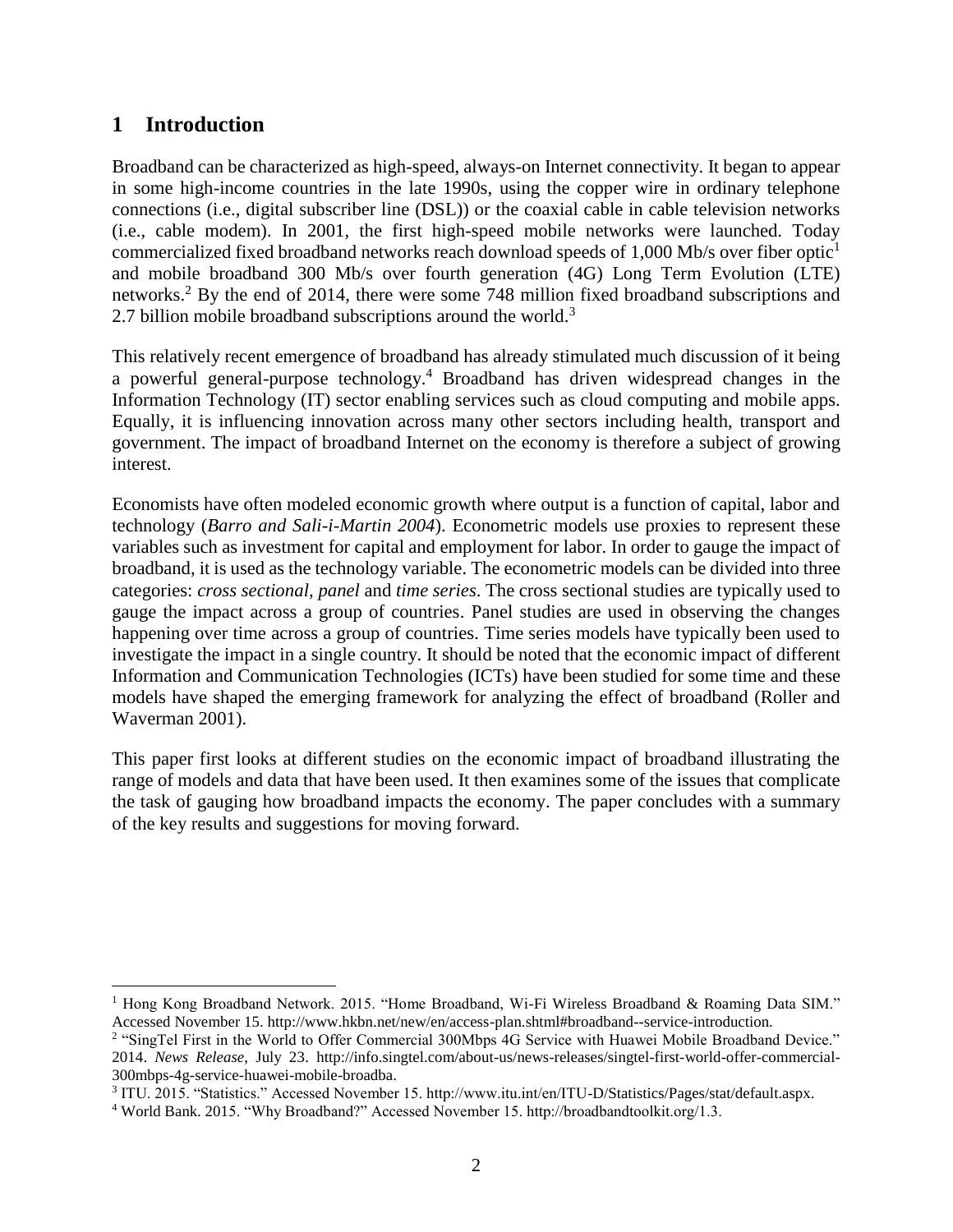#### **2 Studies on the economic impact of broadband**

This section reviews three types of studies: i) cross-sectional and panel models covering a group of countries, ii) studies looking specifically at mobile broadband and iii) studies that examine the economic effect of broadband in a single country over time.

#### **2.1 Fixed broadband**

#### **2.1.1 Cross sectional**

 $\overline{a}$ 

The World Bank (*Qiang et al. 2009*) used a cross sectional analysis to examine the impact of various ICTs including fixed broadband on GDP growth during the period 1980-2006 for 120 developing and developed countries. The framework is based on the endogenous growth model (*Barro 1991*) 5 :

 $GDP_{8006} = \alpha_0 + \alpha_1 \times GDP_{80} + \alpha_2 \times (I/GDP)_{8006} + \alpha_3 \times PRIM_{80} + \alpha_4 \times BBPEN_{8006}$  $+\alpha_5 \times$  SSA  $+\alpha_6 \times$  LAC  $+\mu$ 

where  $GDP<sub>8006</sub>$  is the average growth rate of real GDP per capita in US\$ between 1980-2006,  $GDP<sub>80</sub>$  is per capita GDP in 1980, I/GDP<sub>8006</sub> is the average ratio of investment to GDP between 1980 and 2006, PRIM $_{80}$  is the primary school enrollment rate in 1980, BBPEN $_{8006}$  is the average fixed broadband penetration and SSA and LAC are dummy variables for countries in Sub-Saharan Africa and Latin America and the Caribbean (LAC) respectively.

**The study concludes that a 10 percentage point increase in fixed broadband penetration would increase GDP growth by 1.21% in developed economies and 1.38% in developing ones. However while the coefficient was significant at the 1 percent level for developed economies**  the significance was only 10% for developing economies. The  $R^2$  for the regression was 0.49. Separate regressions were also run for fixed telephone subscriptions, mobile subscriptions and Internet users. The results suggest that GDP growth will experience a higher increase when adding 10 mobile subscriptions per capita than adding 10 fixed lines but that broadband has the highest GDP growth increase [\(Figure 2-1\)](#page-5-0).

This model has been updated using recent data (*Scott 2012*). The same model is used but with data for 86 countries for 1980–2011. The results were essentially the same as before with a ten percentage point increase in fixed broadband generating a 1.35% increase in per capita GDP for developing countries and a 1.19% increase for developed countries.

<sup>&</sup>lt;sup>5</sup> Ironically, Barro later cast doubt on the precision of identifying, which independent variables are relevant for growth. See: Robert J. Barro. 2014. *Convergence and Modernization*. http://rbarro.com/wpcontent/uploads/2011/01/convergence-modern-072714.pdf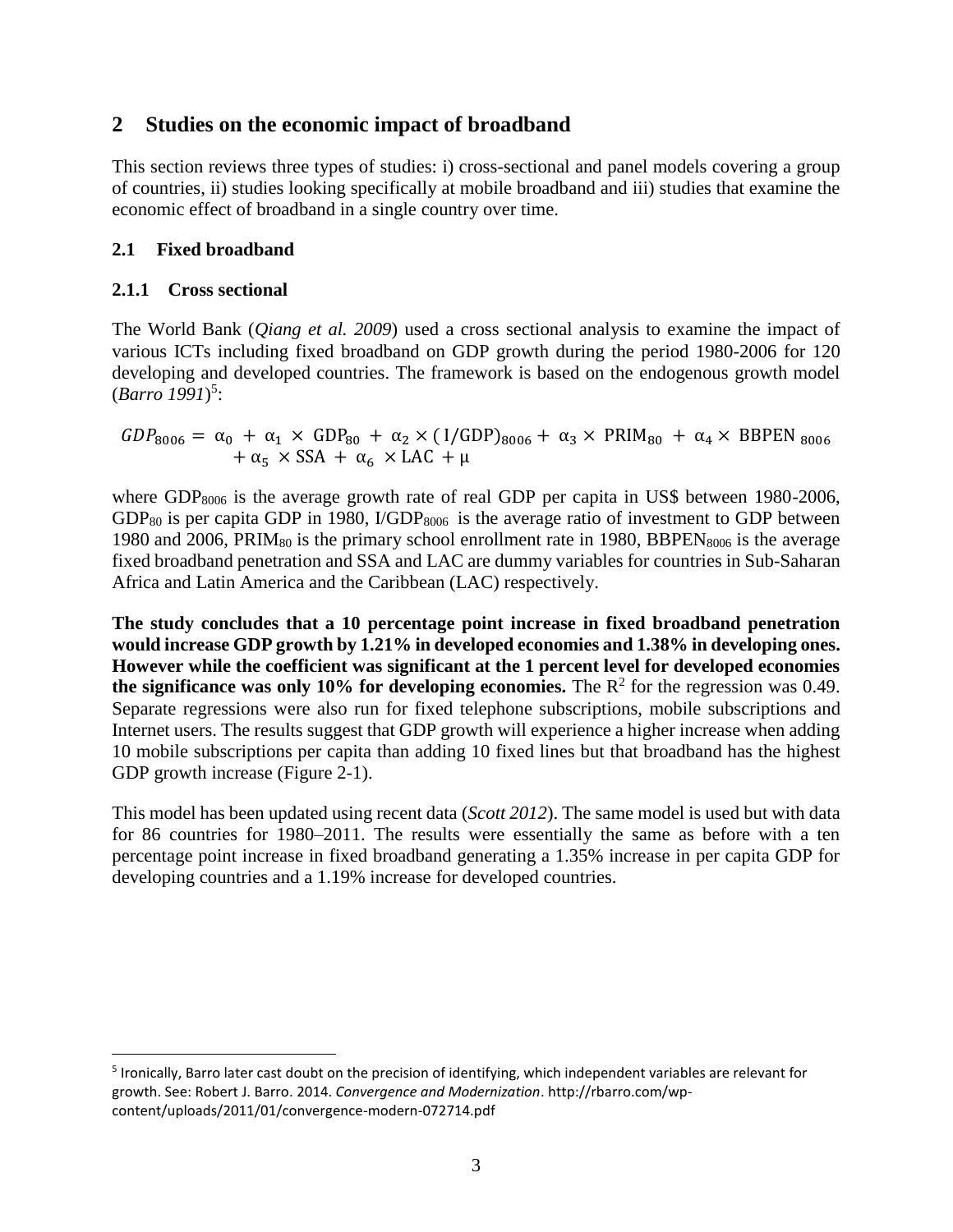

<span id="page-5-0"></span>**Figure 2-1: GDP growth impact from 10 percentage point increase in different ICTs, by country economic development category**

*Source*: Qiang et al. 2009 and Scott 2012.

#### **2.1.2 Panel**

A panel study with 25 Organization for Economic Co-operation and Development (OECD) countries covering the period 1996–2007 was carried out to estimate various broadband impacts and relationships (*Czernich et al. 2009*). First a production function with logged variables is used to determine the effect of the introduction of broadband:

$$
log(y_t) = \alpha + \alpha_t + \alpha_1 \times D_t + \beta_1 \times log(s_t) + \beta_2 \times log(h_t) + \beta_3 \times n_t
$$

where t is time, y is real GDP per capita (in 2000 PPP),  $\alpha$  is a year dummy, D is a binary value equal to 1 after a country has introduced broadband, s is Capital Formation (% of GDP), h is average number of years of schooling and n is the growth of the working age population. **It finds that GDP per capita growth is 2.7 to 3.9 percent higher after the introduction of broadband** (range reflects the different regressions used).  $R^2$  in this model is 0.86. Education and working age population were found to be insignificant. To measure the effect of broadband diffusion on GDP growth, the above framework is applied with several modifications. The dummy variable of broadband introduction is substituted with broadband penetration  $(B_t)$  and the initial level of GDP per capita before broadband introduction (y ) is introduced as the endogenous growth theory suggests (*Barro 1991*), while adding the years since broadband appearance to control for timing effects (T), because broadband was introduced in different years for different countries:

$$
\Delta log Y_t = \alpha + \alpha_1 B_t + \beta_1 \Delta log s_t + \beta_2 \Delta log h_t + \beta_3 \Delta n_t + \beta_4 log y + \beta_5 T_i + u_t
$$

They conclude that an increase in broadband penetration by 10% increases GDP growth by 0.65%, but their regression has an  $\mathbb{R}^2$  equal to 0.30. These frameworks do not determine any causal effects and they might suffer from endogeneity, as the introduction and diffusion of broadband can depend on the economic development of a country. To solve such potential problems, an *instrumental*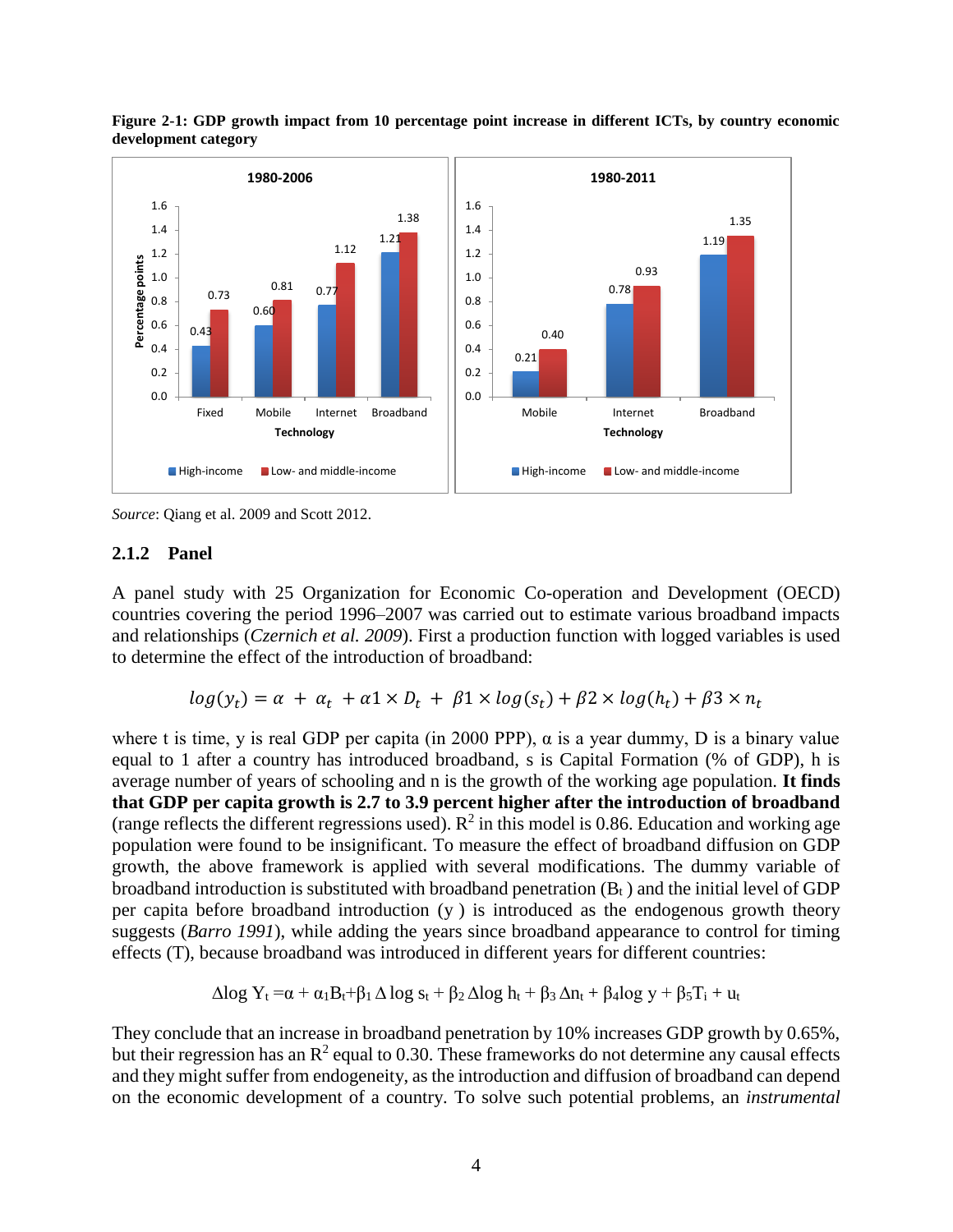variable approach is used<sup>6</sup> to estimate broadband penetration consisting of several parameters such as the existing traditional telephone and cable television networks, diffusion speed and inflexion point. This estimated broadband penetration is then used in the equation above. **It found that an increase of 10% in broadband penetration would increase GDP per capita growth by 0.9-** 1.5%.  $\mathbb{R}^2$  of the regressions using such an approach is very low, varying from 0.14 to 0.35.

Another panel study (*Koutroumpis 2009*) uses a macroeconomic production function. The research covers 15 European Union countries based on data collected for the period 2003–06 (60 observations). Variables are transformed to logs with the following equation:

 $log(GDP_t) = a_0 + a_1 \times log(K_t) + a_2 \times log(LF_t) + a_3 \times log(PEN_t) + a_4 \times log(EDU_t)$ 

where t is time, GDP is Gross Domestic Product in millions of euros, K is stock of investment (less telecommunications) in millions of euros, LF is Population with full or part time work aged 15-64 in millions, PEN is fixed broadband penetration and EDU is Population with tertiary education per 100 population aged 25-64. In contrast to most other studies, the capital stock rather than annual fixed capital formation is used. Four different regressions were run using two different techniques (Generalized Method of Moments  $(GMM)^7$  and Three-Stage Least Squares (3SLS)) with two different control parameters (random and fixed country and year effects). **All found broadband penetration to have a significant impact on GDP growth ranging from 0.26% to 0.85% for each ten percentage point increase in penetration.** All regressions had a high  $R^2$  (0.98-0.99).

#### **2.1.3 Non-linear**

 $\overline{a}$ 

A non-linear model is used for a study on broadband economic impact in Latin American and Caribbean (LAC) countries (*Zaballos and López-Rivas 2012*). Independent variables were selected from a group of 87 initial indicators assumed to have an impact on the factors affecting GDP (e.g., investment, consumption, public spending, and trade surplus or deficit). The four resulting independent variables were those that were not correlated to each other, which provided the best fit in terms of robustness (maximum self-determination coefficient, minimum coefficient of variation of residuals, and conditions of non-heteroskedasticity, nonautocorrelation, and nonmulticolinearity). Data covers 26 LAC countries for the period 2003–09 with the economic impact calculated for three different periods: 2003–05, 2003–07 and 2003–09. The non-linear model was specified as:

$$
Y1^n = Z - Z1 + Z2 - Z3 - Z4 + Y - Y^2
$$

Where Y1 is GDP per capita, Z is the constant, Z1 is the interest rate spread, Z2 is the interest on new debt, Z3 is multilateral debt, Z4 is net official development aid and Y is fixed broadband penetration per 100 inhabitants. **The results found that a 10 percent increase in fixed broadband penetration triggered an average increase of 3.19 percent in per capita GDP**.

<sup>&</sup>lt;sup>6</sup> This consists of two stages, where in the first, the instrument is estimated and in the second stage the estimated instrument is used as an independent variable.

 $7$  GMM is often used as an estimation technique if there are endogenous variables since the least squares estimator may be biased and inconsistent.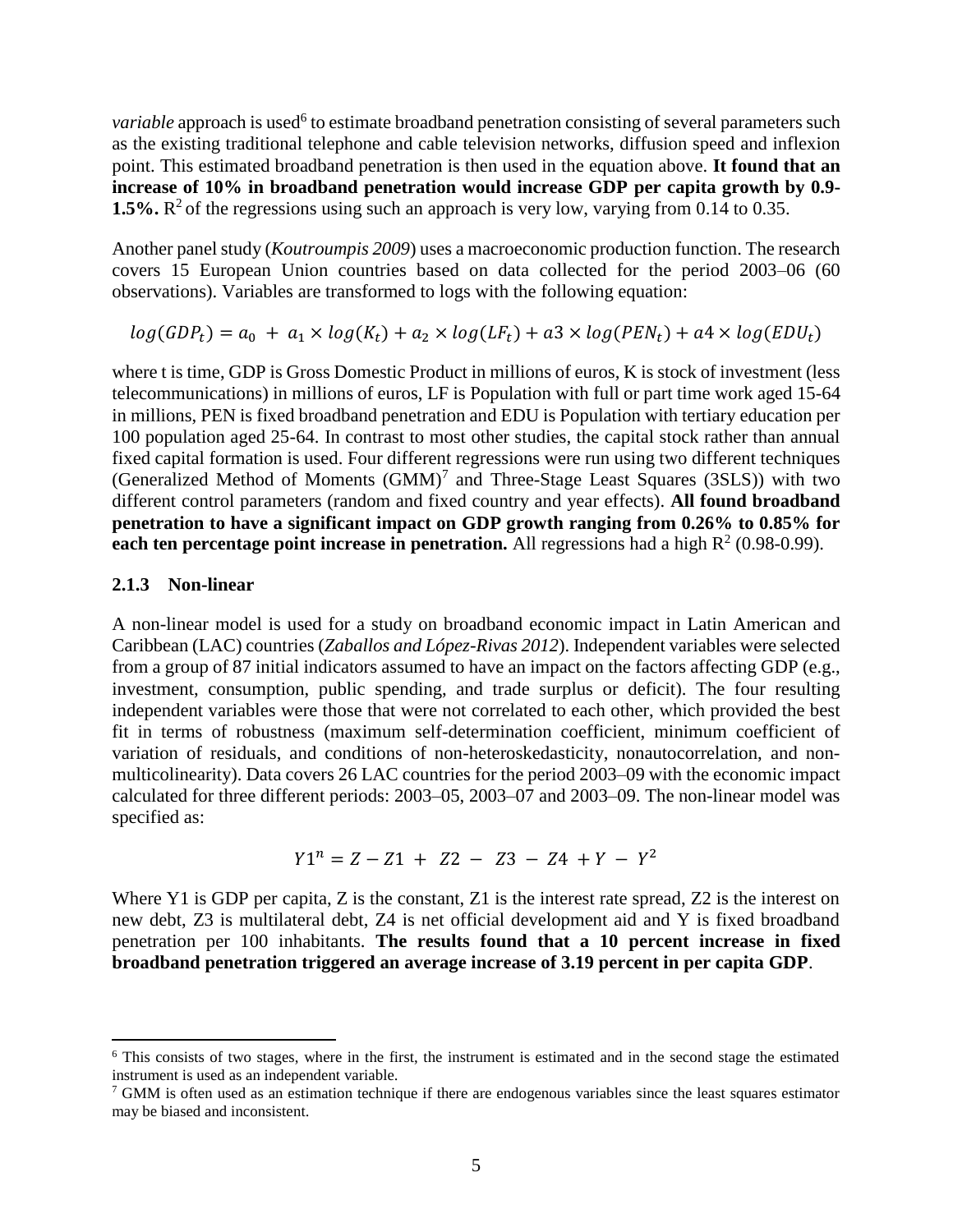| <b>Study</b>                                  | <b>Number of countries</b>                                   | Years         | Increase in GDP per 10<br>percentage point<br>increase in fixed<br>broadband penetration | <b>Comment</b>              |
|-----------------------------------------------|--------------------------------------------------------------|---------------|------------------------------------------------------------------------------------------|-----------------------------|
| Qiang et al. 2009 (High-<br>income economies) | 120                                                          | 1980–2006     | 1.2                                                                                      | Impact on per<br>capita GDP |
| Qiang et al. 2009 (Low-<br>income economies)  |                                                              | 1980–2006     | 1.4                                                                                      | Impact on per<br>capita GDP |
| Czernich et al. 2009                          | 25 OECD (300)<br>observations)                               | 1996–2007     | $0.9 - 1.5\dagger$                                                                       | Impact on per<br>capita GDP |
| Koutroumpis 2009                              | 15 European Union (60<br>observations)                       | $2003 - 2006$ | $0.3 - 0.9$ †                                                                            | Impact on<br><b>GDP</b>     |
| Zaballos and López-<br><b>Rivas 2012</b>      | 26 Latin America and<br>the Caribbean (121)<br>observations) | 2003-2009     | 3.2                                                                                      | Impact on per<br>capita GDP |

**Table 2-1: Cross-section/panel models, fixed broadband impact**

*Note*: † More than one regression method used.

*Source*: Adapted from studies listed in first column.

#### **2.2 Mobile broadband**

Studies on mobile broadband are particularly relevant given the rapid diffusion of mobile technology in developing countries. Mobile has grown particularly fast due to i) a lenient regulatory environment allowing competition and private sector investment, ii) the ease by which wireless networks can be installed compared to wired infrastructure and iii) flexible payment options (i.e., prepaid cards). By the end of 2014, the International Telecommunication Union (ITU) estimated that fixed telephone connections in developing countries were just 10 per 100 people compared to 91 mobile subscriptions per 100 people. Similarly, high-speed wireless Internet technologies have been more successful in developing countries than wired broadband. By 2014, mobile broadband penetration was over four times higher than fixed broadband penetration in developing countries (Figure 2-2).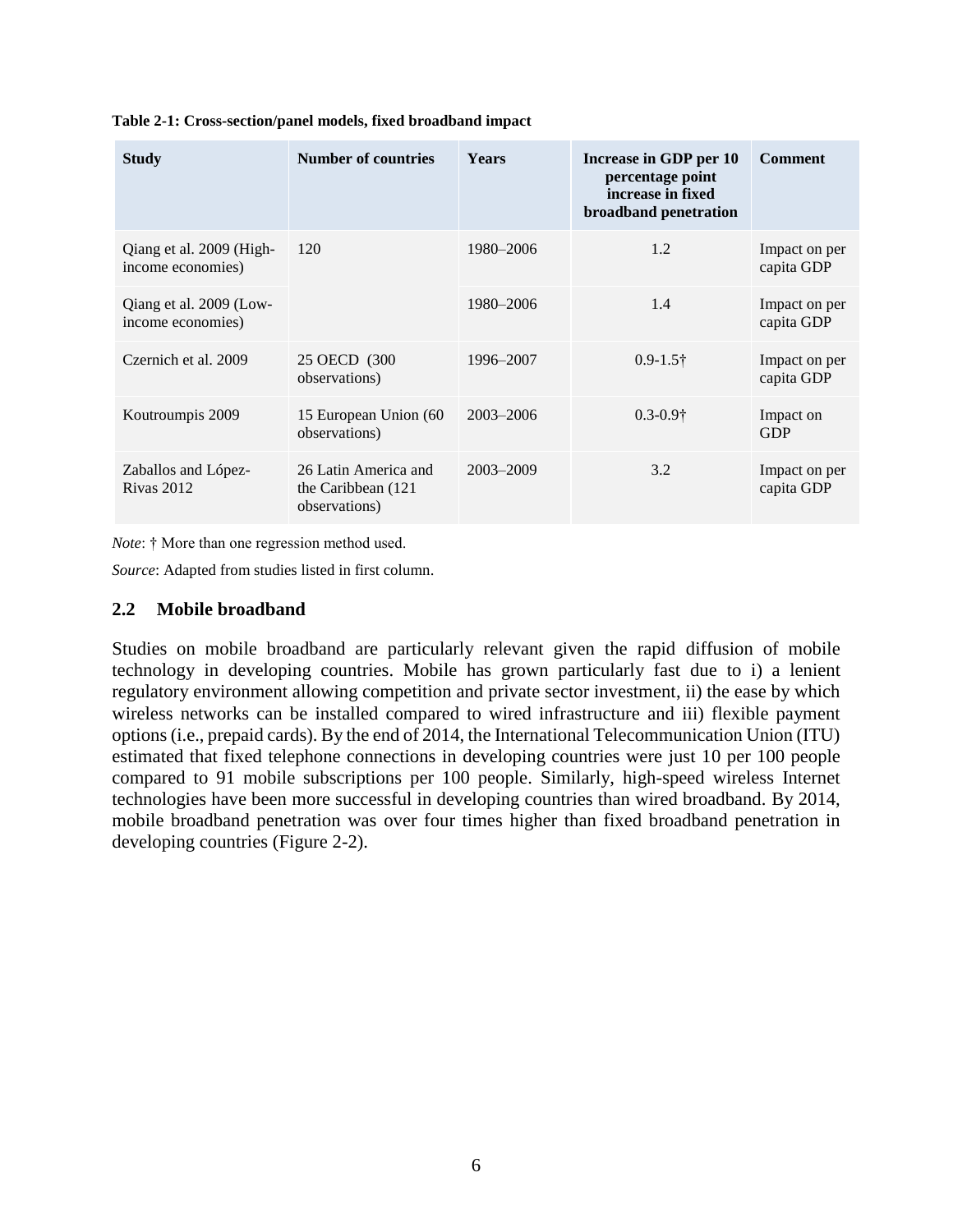

**Figure 2-2: Fixed and mobile broadband subscriptions**

*Source*: Adapted from ITU data.

One study (*Thompson and Garbacz 2011*) uses panel data for a sample of developed countries covering the years 2005 to 2009. Unlike most studies using use per capita indicators, variables are converted to per household indicators to measure the impact of fixed and mobile broadband on GDP per household. GDP per household is generalized as a function of the following variables:

#### $GDPHH = f(KHH, LABHH, LABEDHH, EDHH, EFI, FIXEDBBHH, MOBILEBBHH, time \, dummies)$

where GDPHH is Gross Domestic Product per household (constant 2000 dollars), KHH is capital stock values updated with Gross Fixed Capital Formation using the perpetual inventory method (per household), LABHH is labor force participation per household, LABEDHH is tertiary enrollment per laborer per household, EDHH is total tertiary enrollment per household, EFI is the Economic Freedom Index, FIXEDBBHH is fixed broadband per household and MOBILEBBHH is mobile broadband per household. The study includes country and time fixed effects, finding that **every 10 percentage point increase in fixed broadband household penetration increases GDP per household by 0.77** (significant at the 10% level). On the other hand, **every 10 percentage point increase in mobile broadband household penetration is found to** *reduce* **GDP per household by 0.52** (significant at the 1% level). The adjusted  $\mathbb{R}^2$  was 0.96. The study concludes that the mobile broadband result could be due to nonproductive applications of mobile broadband technology where it might be an uneconomic substitute or complement to existing fixed broadband. The results are questionable. The study contends that previous research (*Wallsten 2009*) suggests that household penetration of broadband is a better indicator than a per capita measurement. However, instead of using household survey data, the study constructs a synthetic variable dividing broadband subscriptions by the average number of households in the country. This is also repeated for other variables. There is also a possible model misspecification caused by an overbalance of labor and education in the independent variables and including both fixed and mobile broadband penetration together.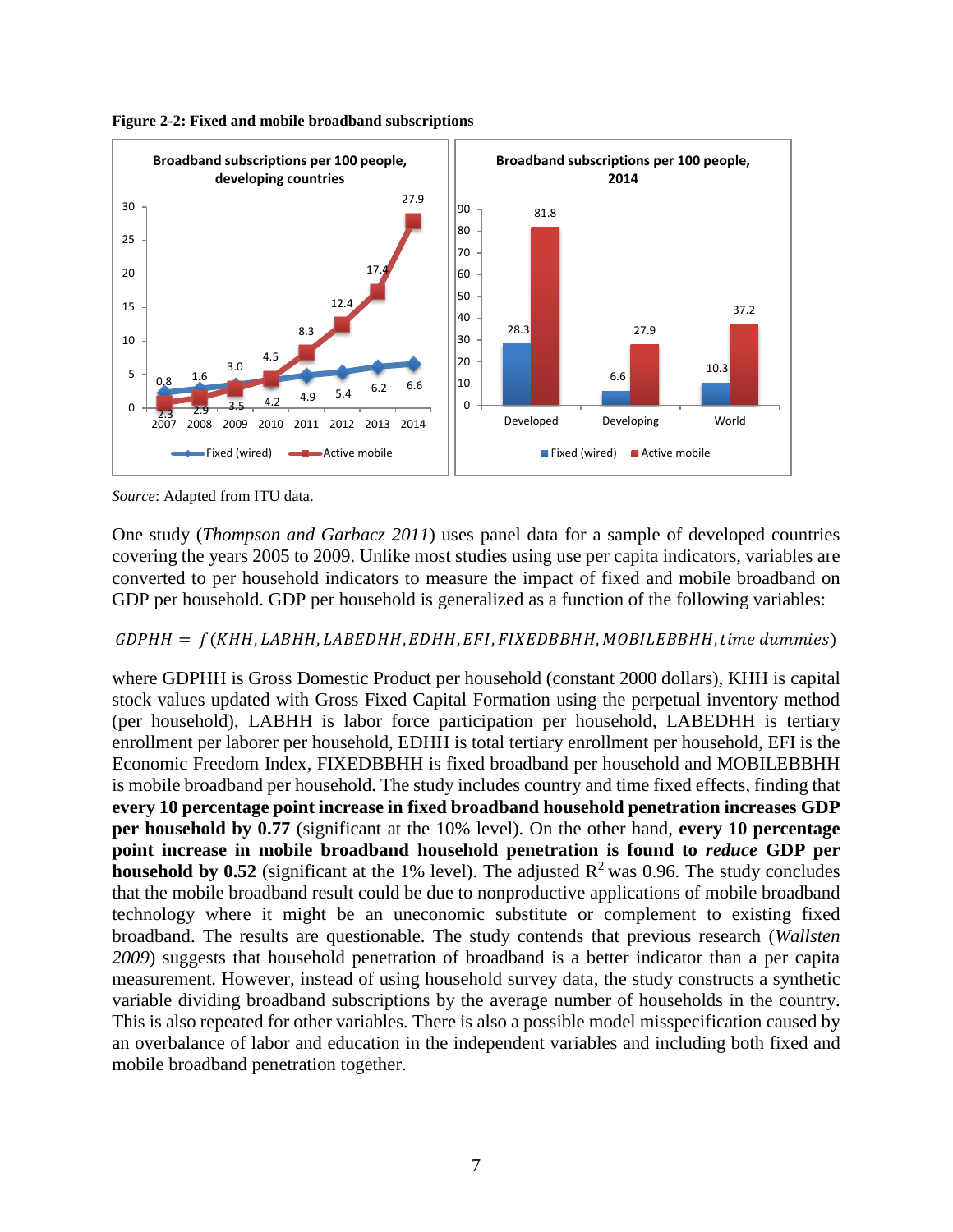In a study prepared for the GSM Association (*Deloitte 2012*), the impact of a substitution from 2G to 3G penetration on GDP per capita growth is estimated. They use a panel of 96 countries for a 4-year period 2008–11. The regression is based on the endogenous growth model with variables converted to natural logs with an implicit lag:

ln(GDPpercap<sub>t</sub>) =  $\gamma \times \ln(GDPpercap_{t-1}) + \alpha_2 \times \ln(GDPpercap_{t-2}) + \beta \times \ln(MobPen_t) + \delta \times \ln(3GPen_t) + X_t^T \Gamma + n$ 

where  $t = time$  (years), GDP percap = annual growth rate of real GDP per capita, MobPen = mobile penetration;  $3GPen = 3G$  penetration; X' includes government expenditure (as a % of GDP), trade (as a % of GDP), investment (as a % of GDP) and labor force; and n is a country fixed effect. A Generalized Method of Moments (GMM) estimator is used. **The model estimates that a 10% higher 3G penetration results in an increase of 0.15 percentage points in the annual growth rate of GDP per capita**. The study also estimated the impact of mobile data usage across 14 countries finding that a doubling of mobile data consumption raises GDP by 0.5 percentage points.

#### **2.3 Country studies**

A number of country level studies on the economic impact of broadband have emerged. They use two basic approaches: national level data generally with quarterly data to ensure sufficient observations or panel data based on the administrative divisions of the country (e.g., states, provinces, counties, districts, etc.). In the latter case, if there are a sufficient number of administrative divisions, these can be substituted for a lack of broadband time series data. The studies generally adopt models based on classical economic growth theory.

#### **2.3.1 Cross-sectional models using administrative units**

#### *2.3.1.1 China*

A study for China (*Feng and Ma 2013*) develops a simultaneous equation model consisting of a broadband diffusion equation based on users' discrete choice behavior and an economic growth equation, endogenizing the mutual effects between broadband diffusion and economic growth. It uses administrative data covering 31 provinces, municipalities and autonomous regions in China

from 2004 to 2009. The regression model uses natural logs to transform the data:  
\n
$$
\frac{\partial \ln (GDP_i)}{\partial \ln (PEN_{ii})} = \beta_3 + 2\beta_4 \ln (PEN_{ii}) + \beta_{13} \ln (K_{ii}) + \beta_{23} \ln (L_{ii})
$$

where  $GDP = Gross$  Domestic Product,  $PEN = Fixed$  broadband penetration,  $K = Capital$  stock and  $L =$  Manpower. The authors claim that this model corrects for the "pulling effect" of GDP to broadband, examining the "pushing effect" of broadband to GDP. They found that for **every 10 percentage point increase in broadband penetration there was a 2.14% increase in GDP**.

#### *2.3.1.2 Germany*

This cross-sectional study (*Katz et al. 2010*) uses data from 424 German *Landkreise* (administrative unit beneath a "Länder"). The regression model calculates the impact on the growth in GDP between 2003 and 2006 for each percentage change in broadband growth. There is an implicit lag for broadband penetration where the values are averaged for 2002–03: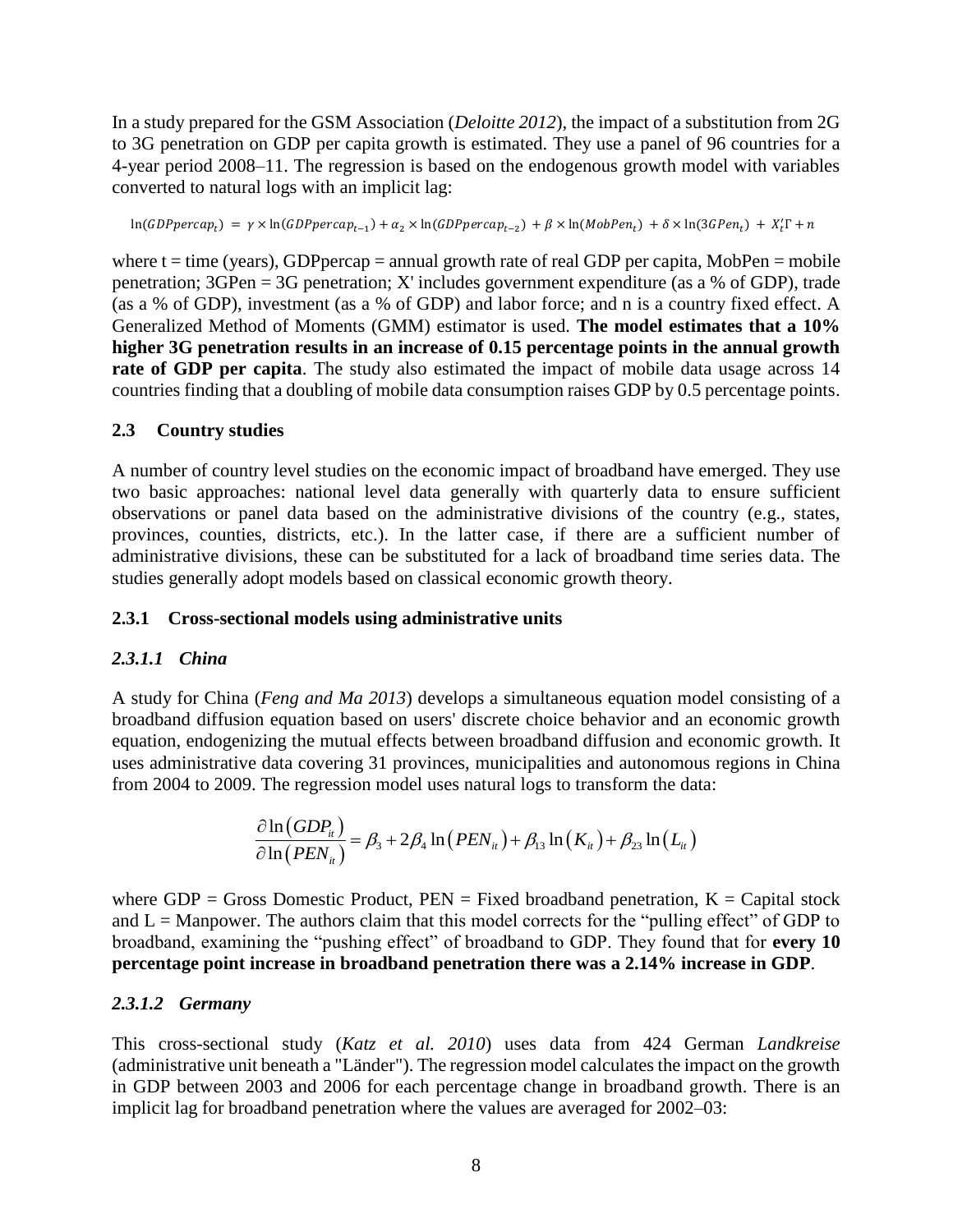$G_GDP_{03-06} = \beta_1 \times GDP_{02000} + \beta_2 \times G_{0200-06} + \beta_3 \times G_{0200-03}$ 

where G\_GDP<sub>03-06</sub> = Growth of GDP between 2003-06, GDP\_Capita<sub>2000</sub> = GDP per capita in 2000 and G\_BBPEN<sub>02-03</sub> = Broadband penetration growth between 2002-03. The model predicted that for **each 10% increase in broadband** *penetration growth***, GDP growth increases by 0.255** with an adjusted  $\mathbb{R}^2$  of 0.63.

#### *2.3.1.3 United States*

This study (*Crandall et al. 2007*) uses data for 48 states covering the 2003-05 period to measure the impact of broadband on GDP. It is unique in that other than an employment variable, it uses nontraditional independent factors such as temperatures, union membership and tax rates that the authors believe could account for the growth in output. Although the **effect of broadband is positive, the estimated coefficients are not statistically significant** and the  $R^2$  is relatively low.

#### **2.3.2 Time series models at the national level**

#### *2.3.2.1 Ecuador*

A study on broadband impact in Ecuador is interesting for its unique methodological approach (*Katz and Callorda 2013*). It is based on micro data from Ecuadoran household surveys carried out between 2009 and 2011. Given the low level of broadband availability in rural areas, only urban zones were considered. The resulting study is based on 24,028 individual observations. The model predicts the increase in household income based on whether it had broadband connectivity. The model specification is:

$$
Y2009-11 = \alpha + \gamma Treatment + \beta X + u + t + e
$$

where Y is the individual's income;  $\gamma$  estimates the impact of broadband "treatment" (1 if the individual was treated, 0 if not); X is a vector of control variables including age, gender, education, health coverage, type of occupation, and position in the household; u is a provincial fixed effect and t is a yearly fixed effect. The study found that **if a household had broadband the average annual increase in income was US\$25.76 (3.67%)**. The results were statistically significant but  $R^2$  was low (0.41).

#### *2.3.2.2 Panama and Philippines*

The Broadband Commission for Digital Development and the ITU sponsored two studies on the economic impact of broadband.<sup>8</sup> Both use a production function to estimate the impact:

$$
GDP_t = a1 \times K_t + a2 \times L_t + a3 \times BB\_Pen_t
$$

 8 ITU. 2012. "Broadband Commission Releases First Country Case Studies." *Press Release*, May 15. http://www.itu.int/net/pressoffice/press\_releases/2012/28.aspx#.VkiwF4Q7P2x.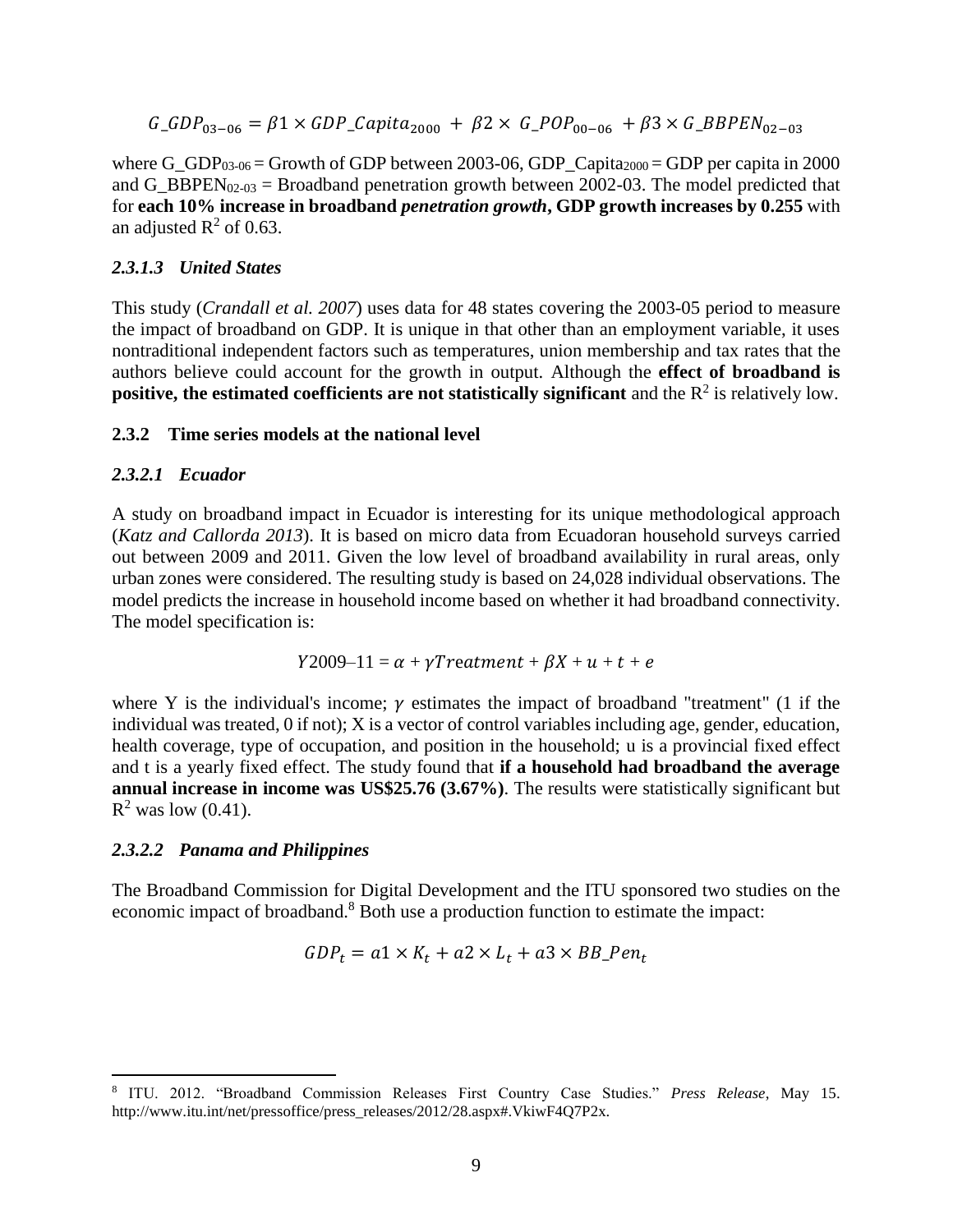where  $t = time$ , GDP = Gross Domestic Product in constant USD (2000),  $K =$  Gross fixed capital formation in constant USD (2000),  $L =$  Labor force with secondary education and BB Pen = broadband penetration (two regressions carried out; one for fixed and one for mobile).

The study for the Philippines (*Katz and Koutroumpis 2012b*) looked at the economic impact of both fixed and mobile broadband. It uses quarterly data at a national level for the period 2000- 2010. The study *found no significant impact for fixed broadband penetration*. However, **a ten percentage point increase in mobile broadband penetration was found to contribute 0.32%**  to GDP. While the  $R^2$  for both regressions was high, the number of observations was limited (36) for fixed and 25 for mobile).

In contrast, the study for Panama (*Katz and Koutroumpis 2012a*) (covering the same years as the Philippines), found that **a ten percentage point increase in fixed broadband penetration boosted GDP by 0.44%.** One reason is the higher level of broadband penetration in Panama. By 2010 fixed broadband subscriptions per 100 people stood at 7.0 in Panama compared to 1.8 in the Philippines.

#### *2.3.2.3 Senegal*

A study for Senegal (*Katz and Koutroumpis 2012c*) covering the years 2004 to 2011 uses a production function to estimate the impact of broadband on economic growth:

$$
GDP_t = a1Kt + a2Lt + a3BB_Pent + 11i
$$

The results found **a negative impact for fixed broadband although the results were not statistically significant.** In contrast to other findings that broadband has the biggest economic impact of all ICTs, **simple 2G mobile penetration was found to have a bigger and more significant impact than fixed broadband** on the Senegalese economy. Each 10 percentage point increase in mobile penetration was found to raise GDP growth by 0.44% (at a 10% significance level).

| Country     | <b>Dependent</b><br>variable            | Independent variables (in<br>addition to broadband<br>penetration)        | <b>Observations</b> | <b>Dates</b>     | $\mathbb{R}^2$     | <b>Fixed BB</b><br><b>Multiplier X</b><br>10 |
|-------------|-----------------------------------------|---------------------------------------------------------------------------|---------------------|------------------|--------------------|----------------------------------------------|
| Philippines | GDP in<br>constant<br><b>USD</b> (2000) | GFCF in constant USD<br>(2000)<br>Labor force with secondary<br>education | 36(Q)               | $2001 -$<br>2010 | 0.99               | $0.02\dagger$                                |
| Senegal     | <b>GDP</b><br>(Growth)                  | Labor force<br><b>Fixed Capital Stock</b>                                 | 17 $(Q)$            | $2003 -$<br>2011 | Not.<br>state<br>d | $-0.03\dagger$                               |
| Panama      | GDP in<br>constant<br><b>USD</b> (2000) | <b>GFCF</b> in constant USD<br>(2000)                                     | 40(Q)               | $2000 -$<br>2010 | 0.99               | 0.45                                         |

| Table 2-2: Summary of national studies |  |  |  |  |
|----------------------------------------|--|--|--|--|
|----------------------------------------|--|--|--|--|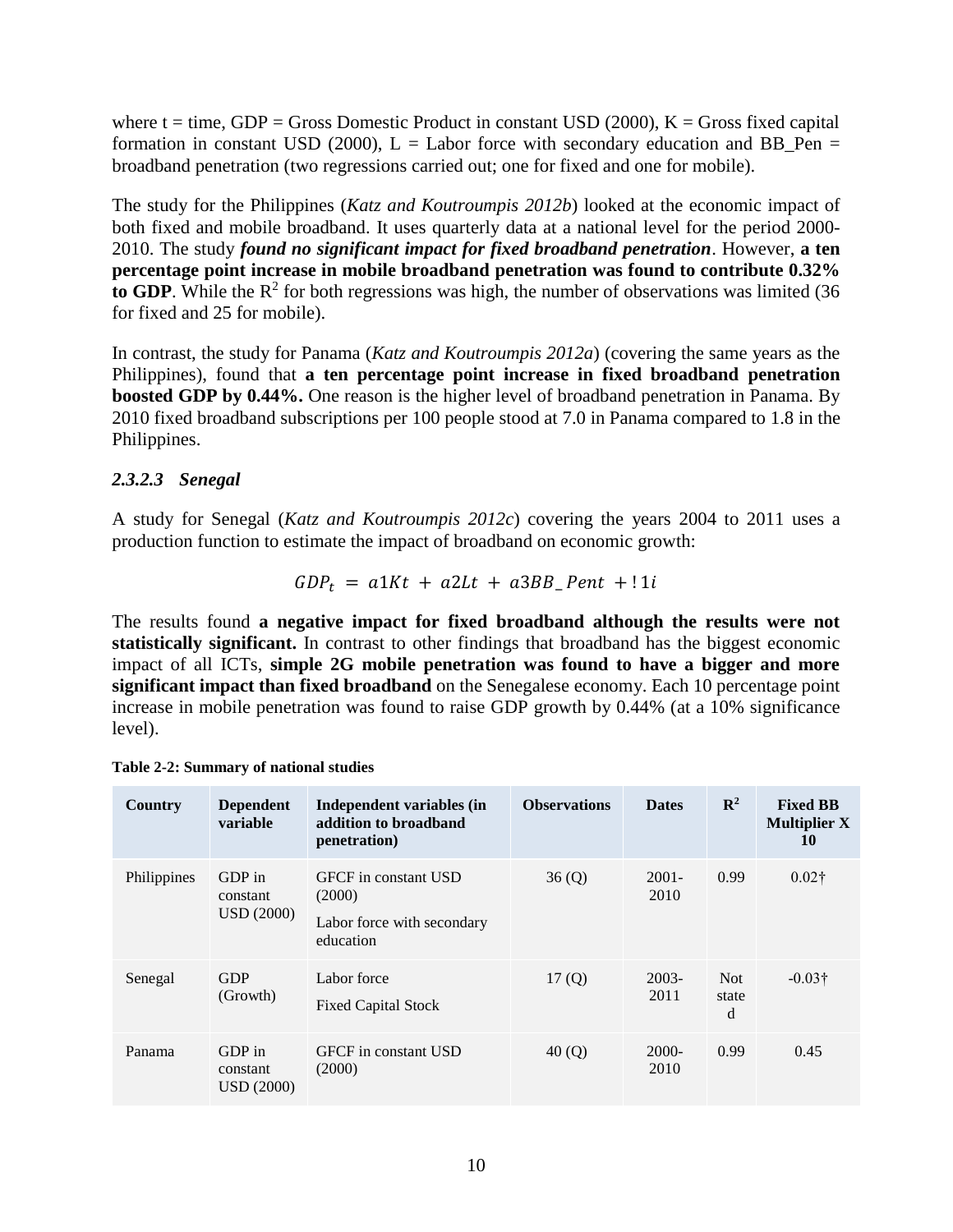|                         |                                                         | Labor force with secondary<br>education                                                                                                                                                                               |                             |                  |      |                                                                   |
|-------------------------|---------------------------------------------------------|-----------------------------------------------------------------------------------------------------------------------------------------------------------------------------------------------------------------------|-----------------------------|------------------|------|-------------------------------------------------------------------|
| China                   | Real GDP                                                | Capital stock<br>Labor force                                                                                                                                                                                          | 31 (panel,<br>provinces)    | $2004 -$<br>2009 | 0.99 | 2.14                                                              |
| Germany                 | GDP growth<br>2003:06                                   | GDP per capita 2000<br>Population growth 2000:06                                                                                                                                                                      | 424 (panel,<br>Landkreise)) | 2002-03          | 0.63 | 0.255 (10%)<br>increase in<br>broadband<br>penetration<br>growth) |
| United<br><b>States</b> | <b>GDP</b><br>Nonfarm<br>Private<br>Sector<br>(current) | Mean Annual Temperature<br><b>Business Tax Climate Index</b><br>Union Share of Employment<br><b>Share of College Graduates</b><br>in Adult Population<br><b>Average Hourly Earnings</b><br>Regional (Dummy) Variables | 48 (panel,<br>states)       | 2004             | 0.63 | $0.161\dagger$                                                    |

*Note*: † Not statistically significant.

#### **2.4 Conclusions**

A variety of models have been designed to measure the impact of broadband on the economy with different formulas and variables, for both cross-country and within country analysis. In general, they share some common findings:

- Almost every study, despite the methodology and whether it was cross-country or single country, found a positive economic impact from fixed broadband. However, the results were sometimes not statistically significant (particularly for developing countries). There appears to be agreement with most studies that the impact is only noticeable after a certain threshold of broadband penetration though the exact level remains imprecise.
- While most studies suggest a certain threshold of penetration is necessary before a significant economic impact is discernible from fixed broadband, the evidence is inconclusive about whether there are diminishing returns. One study found the higher the level of broadband penetration, the higher the impact due to network effects (*Koutroumpis 2009*).
- The evidence is inconclusive about whether fixed broadband has a bigger impact on the economy compared to other ICTs. This was not tested in every study. In those where it was, one study found that of all ICTs (i.e., fixed telephones, mobile, Internet use and broadband), broadband has the biggest economic impact (*Qiang et al. 2009*). However another study found that in a low-income economy, mobile has a bigger impact, both in terms of basic subscriptions and mobile broadband (*Katz and Koutroumpis 2012c*). One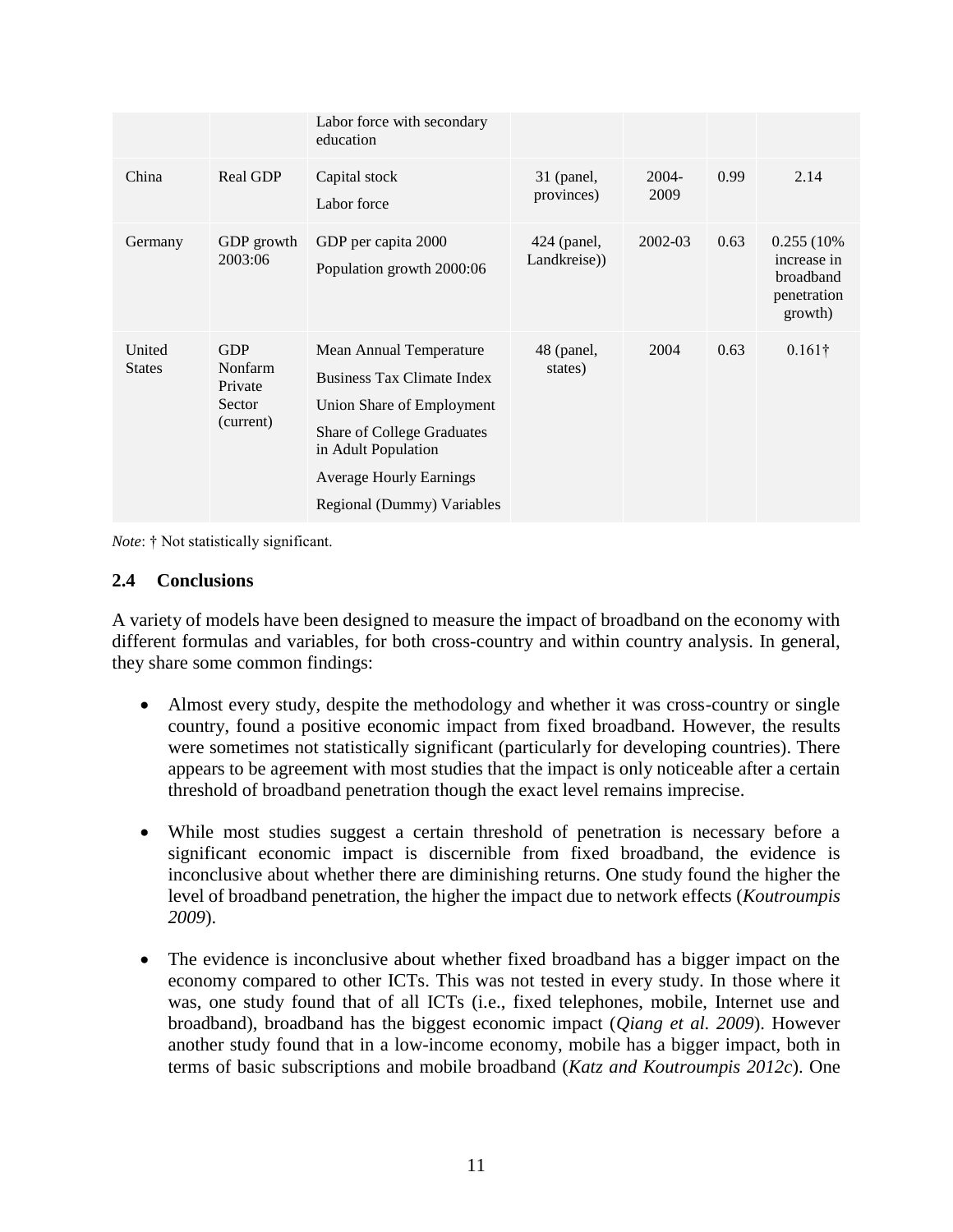study found that mobile broadband actually has a negative impact possibly due to its complementarity effect and non-productive application (*Thompson and Garbacz 2011*).

There is no consensus about the appropriate framework. Data availability typically imposes a certain econometric model. For example cross sectional studies are often used for groups of countries and time series models for a single country. However there are also panel time series for groups of countries and averaged time period studies for single country analysis. The classical production function with proxies for capital, labor and technology is often used. On the other hand, there are some models with distinctive independent variables. Different estimators are also used ranging from ordinary least squares to non-linear models, with data either unadjusted or transformed through logs. The description of the techniques and emphasis on the econometric implications often dominate studies implying their model is optimum for controlling various factors. Some models run several regressions with different assumptions and provide a range of possible impacts. These statistical debates cast some doubt on results, as there will inevitably be some violation of econometric principles or a poor fit of the data to the model.

### **3 Analytical issues**

There are a number of issues affecting the analysis of the economic impact of broadband. These include variable selection, model design, data availability and definitions, causation and the financial crisis of 2008–09.

#### **3.1 Models**

Many of the models are derivations of the classical growth model with broadband representing technological influence. They generally have dependent variables based on some variation of income (GDP) and independent variables for investment and labor. The variable selection varies. The lack of agreement about what a broadband economic impact model should look like creates some reservation about the reliability of the estimates.

While many models derive from economic growth theory, they use different variations for the variables. For example, growth is typically some derivation of national income (e.g., Gross Domestic Product) but varies from GDP per capita (either in constant or non-inflation adjusted values), GDP growth (either based on actual GDP or per capita GDP) to total GDP. Cross sectional models generally convert economic value indicators to a common currency sometimes with market values and other times using purchasing power parities. Some models use logs. All of these factors introduce subtle influences, which affect the results.

According to classical economic theory, the investment indicator should represent the total value of capital stock in the country whereas most of the studies use flow data due to the lack of availability and comparability of stock data.

#### **3.2 Lag**

Some of the studies lag the broadband variable under the assumption that its impact on economic output takes a while to register. However there remains a lack of clarity about whether there is a lag effect, and if so, how many periods the lag should be. One study found that lagging broadband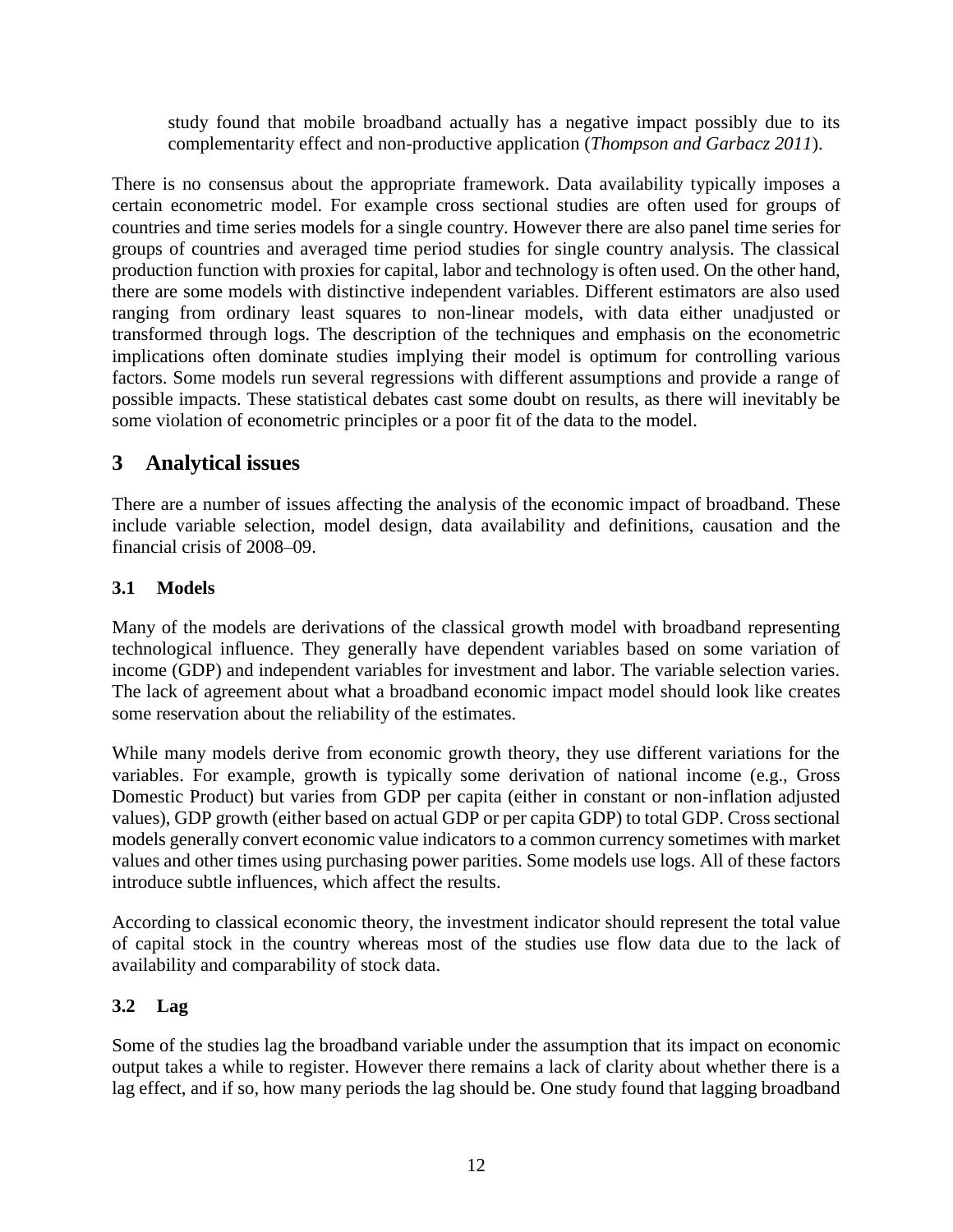penetration did not make much difference with nearly the whole growth-enhancing effect of broadband appearing to be "contemporaneous" with the diffusion of broadband (*Czernich et al.*  2009). Statistical techniques such as cross-correlations can be used to investigate lag effects.<sup>9</sup>

#### **3.3 Data**

 $\overline{a}$ 

There are a number of issues with the data needed to carry out broadband economic impact analysis. This includes no (or poor) data, insufficient observations and the challenges of integrating diverse data sets. At least 30 observations are needed for a simple regression and 10 more observations for each additional independent variable.<sup>10</sup> Most models include investment and labor variables in addition to a broadband indicator suggesting a minimum of 50 observations are needed. Cross-sectional analysis generally does not suffer from a lack of observations since they are carried out over a large number of countries. The lack of observations is a shortcoming for national level studies. Most international data sets on fixed broadband penetration are annual times series and begin in 1998 when only ten countries had data. Even those ten would not have sufficient annual observations for an acceptable regression (minimum of 30 whereas annual data from 1998- 2013 would only consist of 16 observations).

Two approaches can be taken to generate sufficient observations for a country study. One is to move to a more *discrete time* interval (e.g., quarterly) and the second is to use *national administrative divisions* with the statistics broken down at a provincial, state or lower level. However, obtaining the necessary data is difficult since quarterly data is not always compiled for every indicator needed at a national level. Furthermore, some countries do not have enough regional data for the level of administrative data they publish. Assuming quarterly data was available, then the 100 or so countries that launched broadband by early 2002 would have 48 observations by the end of 2013.

Another challenge is assembling the data set required for the analysis, particularly for national level studies. Given that quarterly data are generally required for national level studies then international data sets are not of much use since they typically only offer annual time series. One exception is Eurostat but data are only available for European Union members. For other countries, suitable data from the relevant government agency must be located and then reformatted to fit into the statistical tool, a process that is often more time consuming than running and modifying regressions. In many instances, particularly for low-income economies, the required data with the necessary time interval are not publicly available, if even compiled at all. When data are available, they were not always in the form of a complete data set for the years required so historical data has to be combined with data that are more recent. Managing such a large data set requires an adequate statistical database management tool.

<sup>&</sup>lt;sup>9</sup> Three statistical techniques for testing lag data are: Schwarz's Bayesian information criterion (SBIC), the Akaike's information criterion (AIC), and the Hannan and Quinn information criterion (HQIC). See Oscar Torres-Reyna, "Time Series" at http://www.princeton.edu/~otorres/TS101.pdf

<sup>10</sup> See "PPA 696 RESEARCH METHODS" at: http://www.csulb.edu/~msaintg/ppa696/696regmx.htm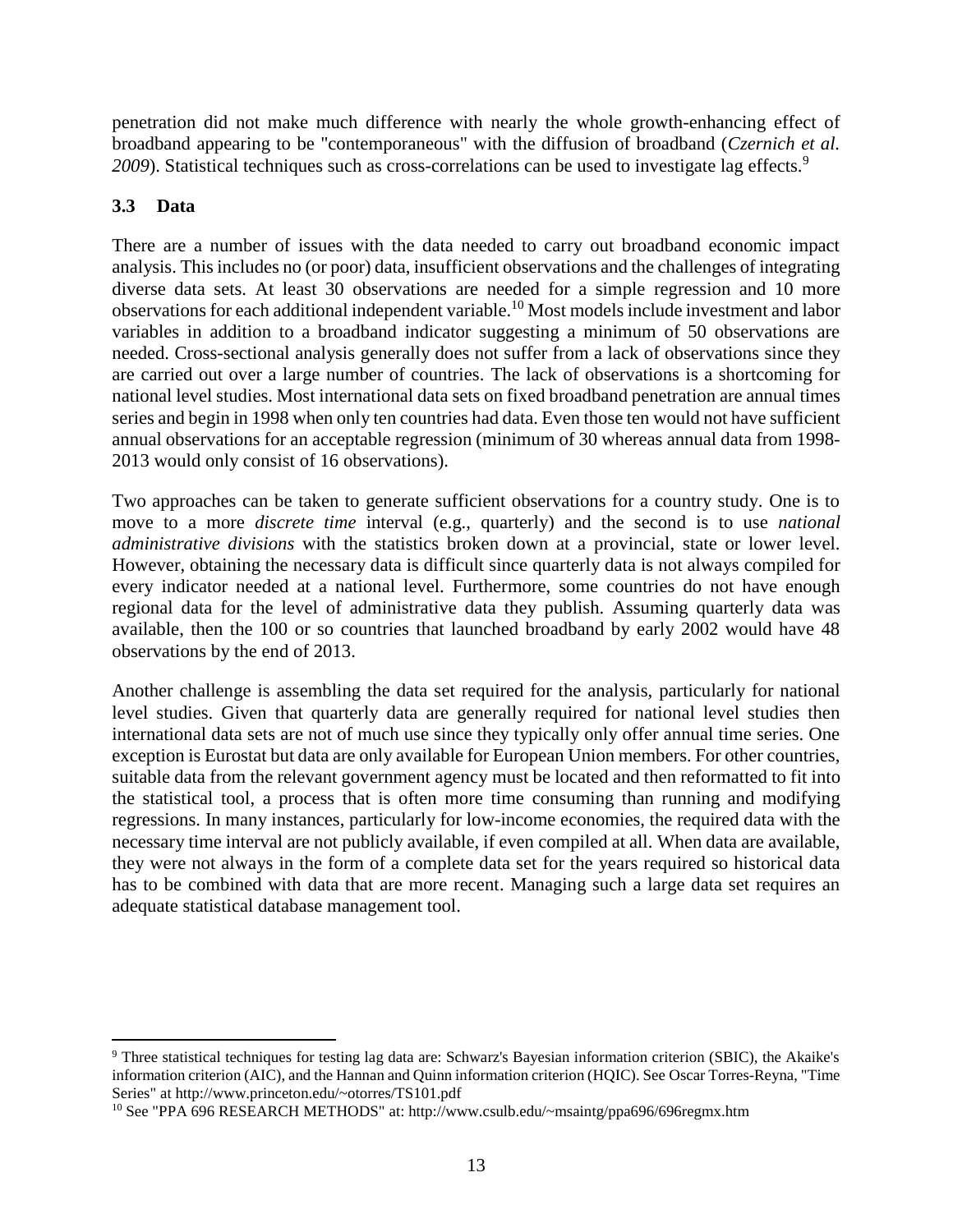#### **3.4 Broadband definitions**

 $\overline{a}$ 

There is no agreed upon international definition of broadband. The ITU refers to a minimum speed of 256 kb/s for its statistical collection<sup>11</sup> though it is unknown how strenuously this is enforced. OECD has defined broadband as not being dial-up (*OECD 2013*). This implies that the speed is not as critical but rather the fact that the connection is "always-on."<sup>12</sup> This assumption is arguable since the speed of the broadband connection has been found to have differing economic impacts [\(](#page-18-0)

<sup>11</sup> International Telecommunication Union (ITU). 2011. *Handbook for the Collection of Administrative Data on Telecommunications/ICT*. http://www.itu.int/en/ITU-D/Statistics/Pages/publications/handbook.aspx.

 $12$  It examined the increase in GDP based on the assumption that dial-up had continued to be the only way of accessing the Internet to calculate a broadband bonus.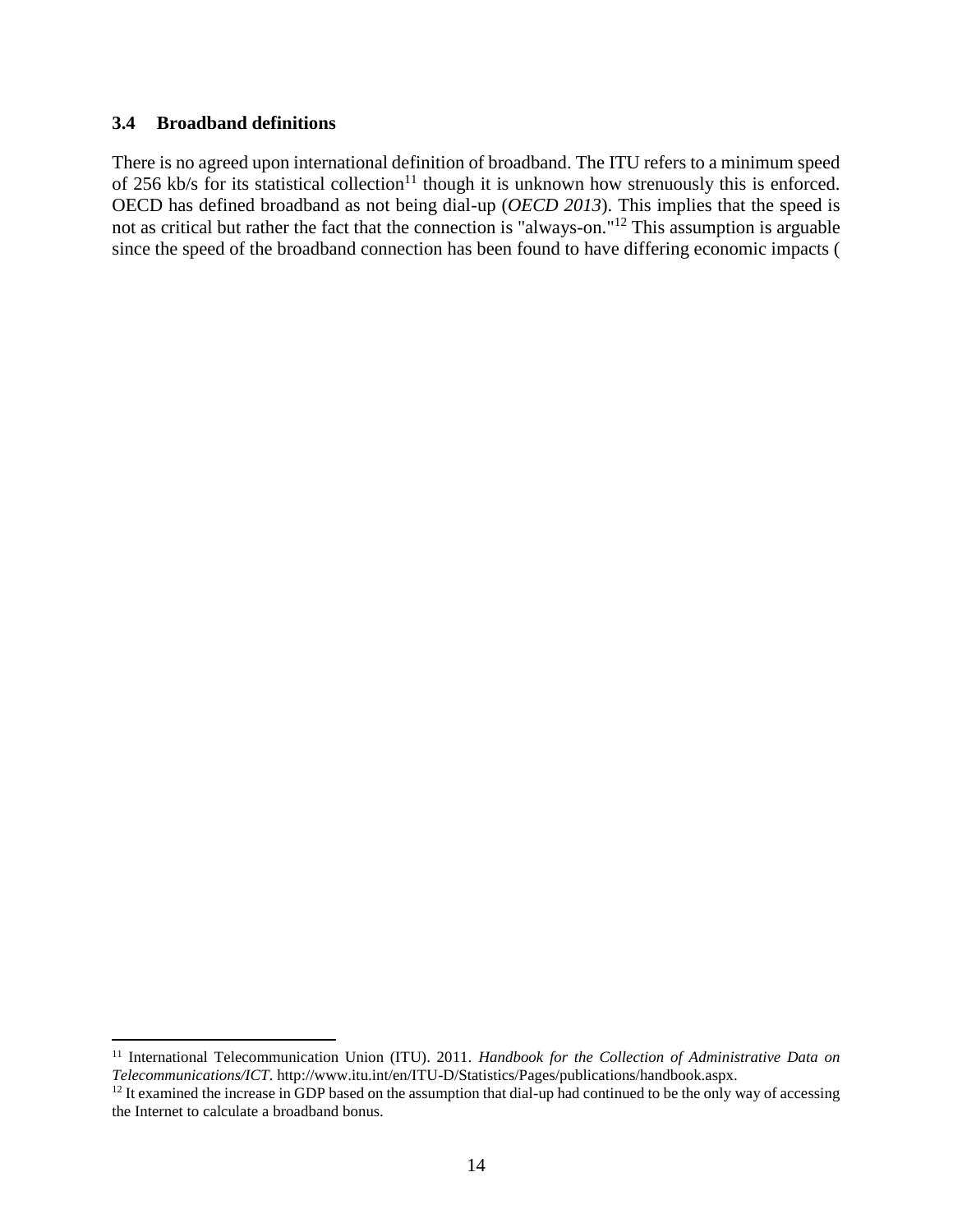[Box](#page-18-0) 4-1).

Almost all studies use fixed broadband subscriptions per 100 people as an independent variable. There has been little investigation about whether other indicators might be more appropriate (e.g., household or business penetration). Per capita penetration figures might distort comparisons since household sizes and the ratio of business subscriptions vary. Where models have used household data the methodology has been questionable such as taking broadband subscriptions and simply dividing them by the number of households rather than using survey data.

Care must also be exercised in interpreting results since some studies use broadband penetration whereas a few have used the growth in penetration.

There are significant issues with the inclusion of mobile broadband. First, the ability to use mobile broadband is dependent on the device and coverage. A mobile broadband subscription using a dongle and laptop would likely have different economic implications than using mobile broadband with a handset or smartphone. Second, there are problems with identifying active users versus those with the theoretical ability to use mobile broadband.<sup>13</sup> Third, it is not clear whether broadband should be looked at overall—combining fixed and mobile subscriptions—or each mode should be examined separately. Existing studies always treat mobile and fixed broadband as separate variables.

#### **3.5 Financial crisis**

The financial crisis of 2008–09 triggered a sharp fall in global economic output. World GDP growth dropped from 4% in 2007 to 1.4% in 2008 and was a negative 2.1% in 2009 (Figure 3-1, left). The effect was larger for high-income economies but all income groups registered a decline in growth. This affects broadband economic impact models since the decline in economic growth will distort the results. For example, while the relationship between fixed broadband and per capita income in France was quite strong between December 2000 and March 2008, it become significantly less so after that (Figure 3-1, right).<sup>14</sup> Most studies use data before the financial crisis. It is important to gauge broadband economic impact using recent data, particularly since the analysis can then be applied to a wider group of economies where broadband penetration has passed relevant thresholds. Several techniques could be applied to minimize the distorting effect of the financial crisis. For example, a study carried out in Egypt *excluded* two years because of the political crisis in that country.<sup>15</sup> Another option is to *re-estimate* GDP for those years, as if the financial crisis had not occurred. A third is to use a *dummy* variable for the periods of negative economic growth.

 $\overline{a}$ <sup>13</sup> ictDATA.org. 2013. "Mobile Internet in Europe," January 16. http://www.ictdata.org/2013/01/mobile-internet-ineurope.html.

<sup>&</sup>lt;sup>14</sup> The weaker link between fixed broadband penetration and GDP per capita in France after the financial crisis provides some argument against income causation. For example, fixed broadband penetration grew 11.5 percentage points after the financial crisis despite declining GDP per capita.

<sup>15</sup> "Measuring Impact of ICT - EGYPT." 2013. Presented at the Capacity Building Workshop on Measuring the Use and Impact of ICT on Social and Economic Development, Tunis, December 17. http://css.escwa.org.lb/ICTD/3272/2- 1.pdf.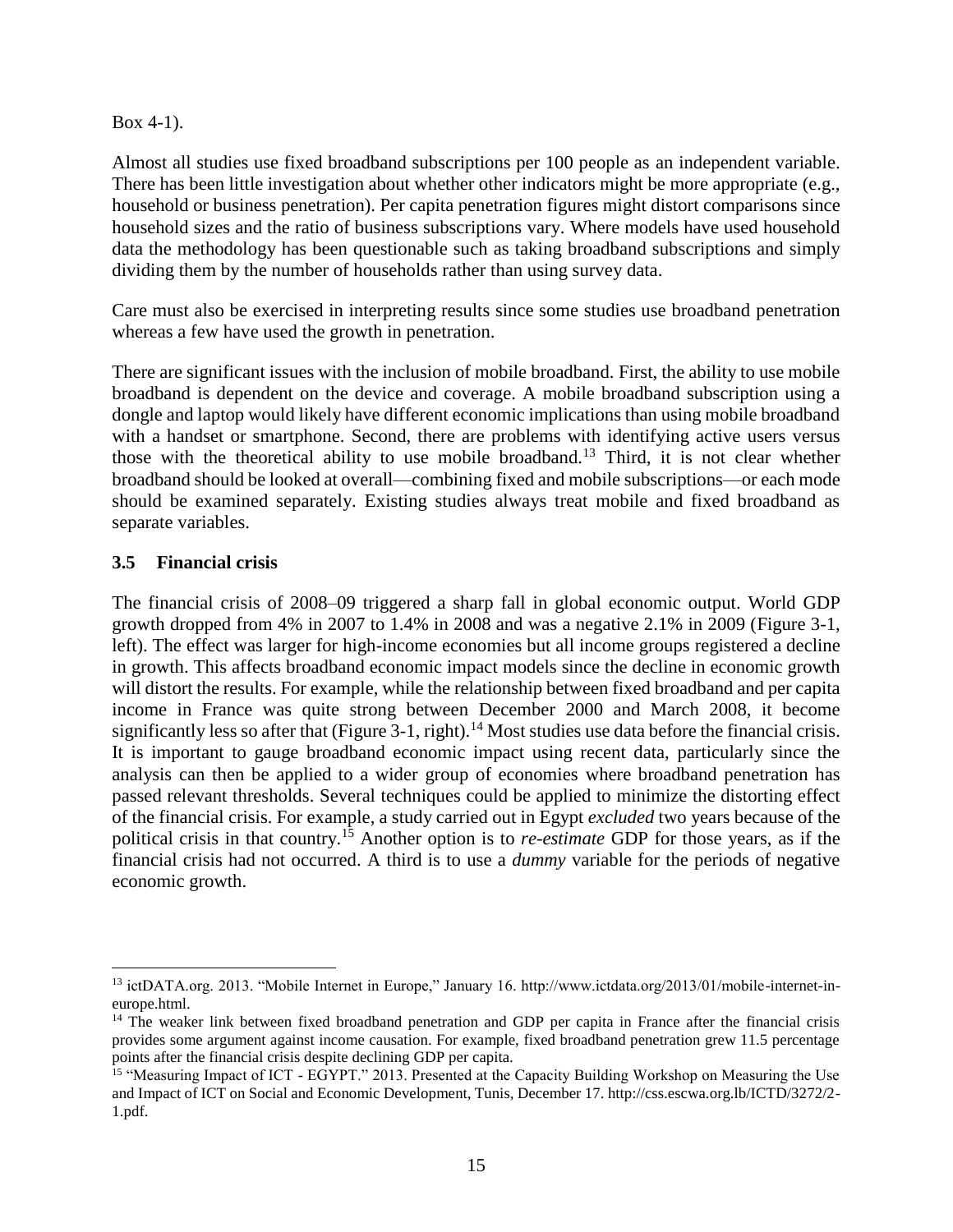

**Figure 3-1: World GDP growth and relation between fixed broadband and per capita income in France**

*Note*: In the left chart, annual percentage growth rate of GDP at market prices based on constant local currency. Aggregates are based on constant 2005 U.S. dollars. In the right chart, each marker represents a quarter between 2000 and 2013.

*Source*: Adapted from World Bank, Eurostat and ARCEP data.

#### **3.6 Causation**

One challenge in analyzing broadband and economic growth is the direction of the causality. In other words, does the level of economic development impact broadband penetration or is it the other way around? The simple linear charts below illustrate this dilemma as well as how closely related fixed broadband penetration is to income levels. The charts can be interpreted in two ways: either a ten percentage point increase in broadband increases GDP per capita by US\$13,036 or a US\$1,000 increase in per capita income increases broadband penetration by 0.4. The causality likely works in both ways. There is typically mutual feedback between the economy and factors that influence it. A downturn in growth affects capital and labor markets through less investment and lower employment. Some of the economic broadband studies feature a structural model with a series of equations including one for demand. Broadband penetration is generally modeled as a function of price and income in the demand equation but is awkwardly linked to the output equation to account for causality. Other models estimate broadband penetration as a function of other factors and use that as the independent variable in an effort to weaken the correlation between income and broadband penetration. Neither is satisfactory and while econometric models are useful tools for estimating relationships, they cannot prove causation.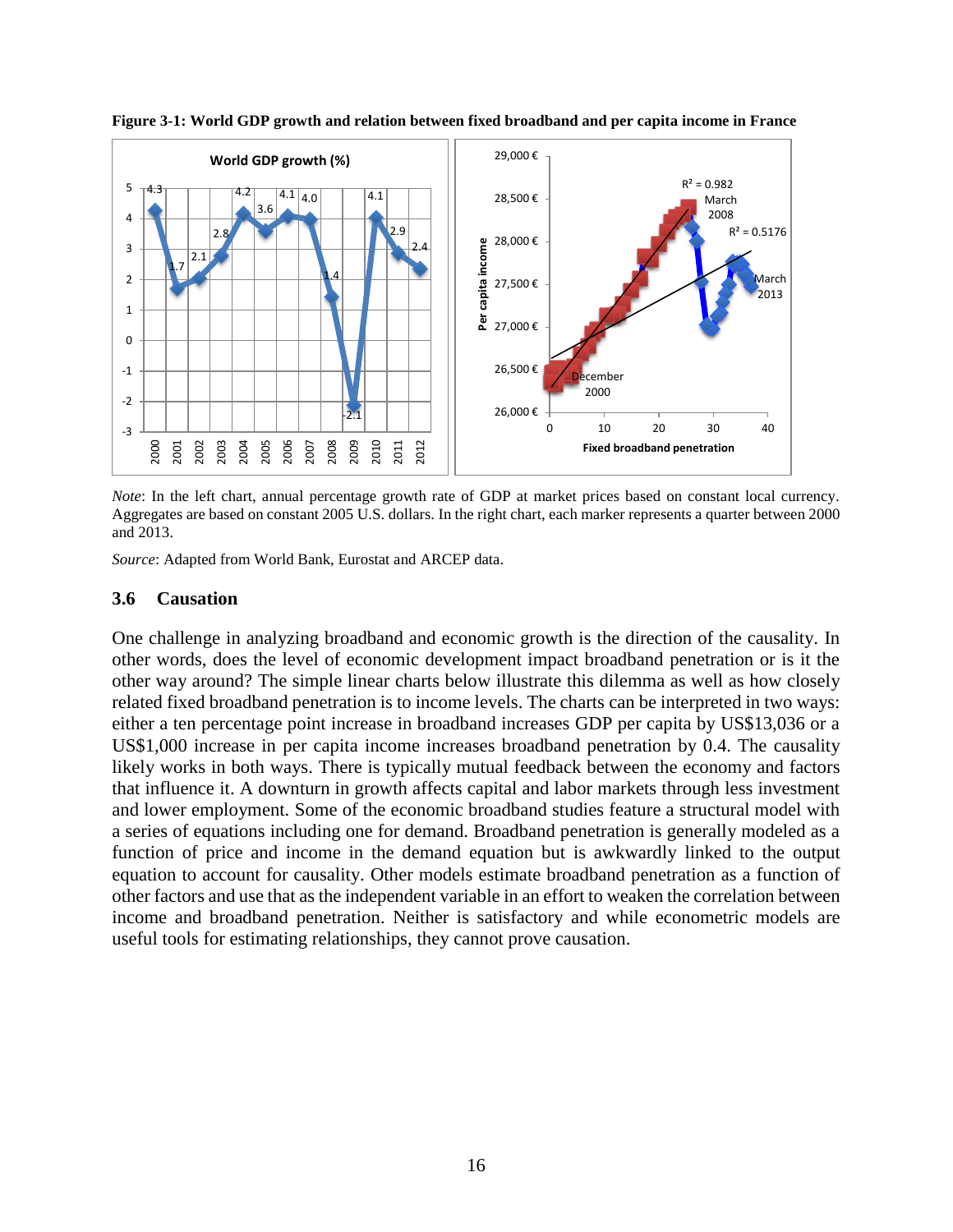



*Note*: Each bubble represents one country.

*Source*: Adapted from World Bank data.

#### **4 Recommendations**

A wide number of models have been used to study the economic impact of broadband with different frameworks, variables and regression techniques. The lack of uniformity has constrained the analysis of the different economic impacts in individual countries using a common framework.

Mobile broadband has emerged as the high-speed network of choice for developing nations. Much more research is needed on the nature of its impact and use. It is more difficult to model mobile broadband impact due to the "fuzziness" of the variable. Unlike fixed broadband, mobile broadband subscription data are overstated when compared to usage surveys; in the United States there was a significant revision of the official data to account for this. The impact of the device used with mobile broadband is also likely to vary: access from a mobile phone would have different economic significance than from a computer or a machine.

<span id="page-18-0"></span>While the focus of this paper has been on the impact of broadband penetration on economic growth, there is a need to extend analysis to other affects (e.g., employment, productivity) as well as other dimensions of broadband (e.g., business penetration, speed, etc.) (Box 4-1).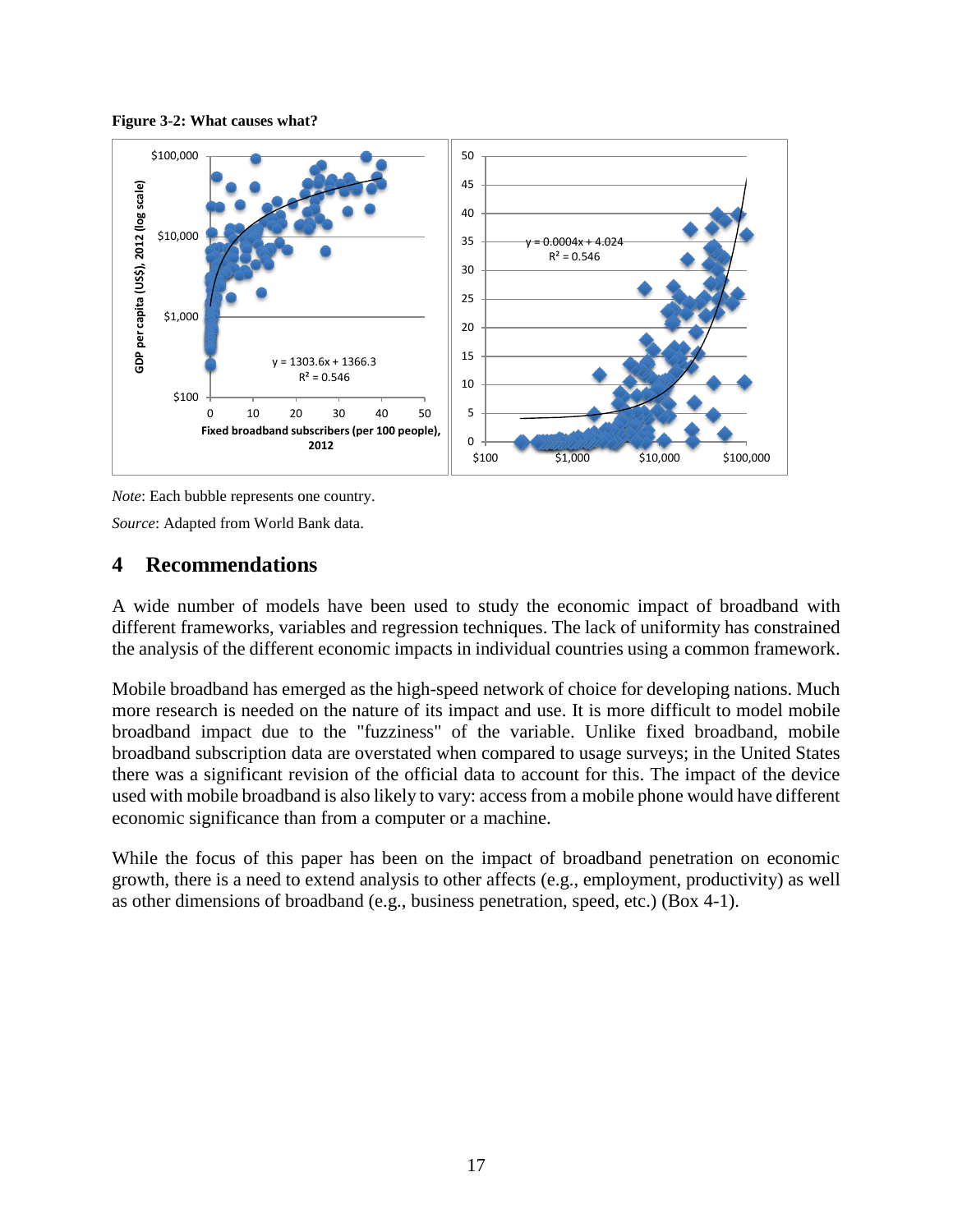#### **Box 4-1: Other economic dimensions of broadband**

In addition to the economic impact of broadband, other studies have examined different impacts or used different broadband conceptualizations. Several studies have estimated the impact of broadband on employment **finding gains of between 2.5 and 4.0 additional jobs for each broadband job** (*Kelly and Rossotto 2012*). Other studies have estimated the impact of broadband on the employment creation rate; a study (*Katz 2009*) for 12 Latin American countries found that **closing the broadband gap of some 11 million lines would result in an increase of 378,000 jobs**.

One study (*Ericsson 2013*) looked at the *quality* of the broadband connection, measured as the average download speed, to estimate the economic impact finding that **doubling broadband speeds adds 0.3 percent to GDP growth**.